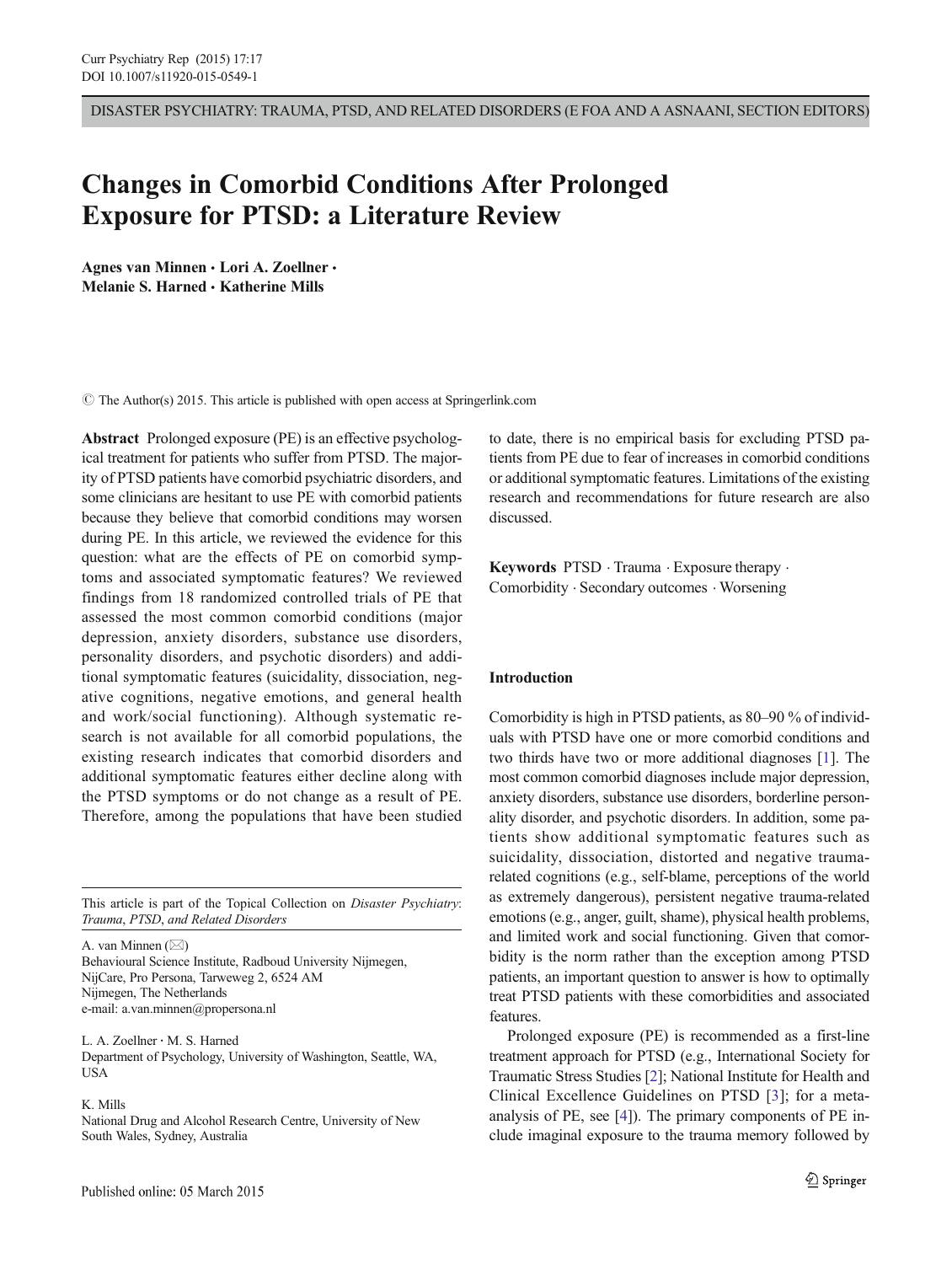processing of the trauma memory as well as in vivo exposure to feared but safe situations. The theorized mechanisms underlying PE are based on emotional processing theory and broader extinction models of fear reduction. Specifically, dysfunctional meaning associations underlying the traumarelated fear are altered or disconfirmed via information obtained during the exposure exercises [\[5\]](#page-12-0).

PE is a trauma-focused approach, which means that the focus is primarily on processing the memory of the trauma and its effects on the patient's life and, accordingly, to directly target trauma-related symptoms such as PTSD. Given this focus, comorbid disorders or problems are not (or minimally) addressed before or during treatment. Despite its efficacy, PE is underused by clinicians, especially in cases of comorbidity [\[6](#page-12-0), [7\]](#page-12-0). One of the reasons clinicians may be hesitant to use PE is due to fear that comorbid conditions, when left untreated, will interfere with trauma-focused treatment. Another reason for not using trauma-focused treatment approaches such as PE is that clinicians are afraid that the comorbid conditions will worsen when the trauma is directly processed.

In a previous review [\[8](#page-12-0)••], we addressed the first concern of clinicians, namely, whether comorbid conditions contraindicate the use of PE. The conclusion was that, although more controlled studies are necessary, it is possible to effectively and safely treat PTSD patients with many comorbid conditions (e.g., major depression, dissociation, substance abuse) with PE and without directly treating the comorbidity itself. For more severe comorbidities such as serious self-injurious behavior, acute suicidality, and substance dependence, it was concluded that integrated or concurrent treatments that include PE in combination with treatments or strategies targeting the comorbid problem might be optimal. However, this prior review did not address the second concern raised by clinicians, namely, does PE lead to worsening of comorbid disorders and associated problems? In the present review, we will address the question of how comorbid symptoms and commonly associated features change as a result of PE.

There are several models to explain the relationship between PTSD and high comorbidity rates. It should be noted that comorbidity technically refers to two separate underlying causal entities existing simultaneously but independently [[9\]](#page-12-0). However, for the purposes of this paper, we use the term comorbidity to imply a shared association between two constructs. Some causal models propose that PTSD mediates the relationship between trauma exposure and other comorbid problems. For example, PTSD has been hypothesized to mediate the effects between traumatization and the course and severity of severe mental illness both directly (through specific PTSD symptoms) or indirectly (through correlates of PTSD [\[10\]](#page-12-0)). Similarly, PTSD symptoms of re-experiencing and avoidance/numbing have been found to mediate the relationship between childhood sexual abuse and non-suicidal selfinjury [[11\]](#page-12-0). Other theoretical models state that PTSD and comorbid conditions can be accounted for by common underlying etiologies or vulnerabilities (see for an overview [\[12](#page-12-0)•]). For example, childhood abuse has been implicated in the development of both PTSD and borderline personality disorder (e.g., [\[13](#page-12-0), [14](#page-12-0)]) and depression and PTSD have been found to share an underlying factor of negative affect (see e.g., [[15\]](#page-12-0)). Also, reciprocal models have been proposed, suggesting that PTSD may influence comorbid conditions and vice versa. For instance, substance abuse may lead to high-risk behavior, which can lead to victimization and subsequently PTSD. Conversely, PTSD may lead to higher substance use as a means of self-medicating (see also [\[16\]](#page-12-0)). In addition, explanations for the high comorbidity could be more conceptual and due, for example, to symptom overlap. This has been argued in the case of PTSD and comorbid major depression, as the two disorders share common symptoms such as anhedonia, insomnia, and difficulty concentrating (e.g., [[17\]](#page-12-0)). Recently, a network model of comorbidity was explicated by Borsboom and colleagues [\[18](#page-12-0)] that proposed that comorbidity arises due to causal relations between symptoms. The pathways between these symptoms may be different for each person, which helps explain the complexity in studying comorbidity, although general patterns may arise from the network analyses. For PTSD, for instance, Frewen and colleagues [[19](#page-12-0)] found evidence for a perceived causal role of the re-experiencing of traumatic memories in exacerbating symptoms of depression. The complexity of studying comorbidity in PTSD is further illustrated by the fact that the number of symptom combinations (PTSD symptoms in combination with symptoms of comorbidity) as currently defined by the DSM-5 is over one quintillion [[20](#page-12-0)].

In conclusion, comorbidity between PTSD and other mental disorders is high, the relationships between PTSD and other comorbid conditions is complex, and much more research is needed to unravel possible underlying mechanisms. Importantly, however, regardless of the specific theoretical model explaining the relationship between PTSD and comorbidity, in our view, current models do not predict that comorbid symptoms will increase as a result of trauma-focused treatment, as many clinicians may fear. On the contrary, one of the clinical implications of these theoretical models about comorbidity is that, when the PTSD symptoms are successfully treated, comorbid symptoms will decrease or, at least, stay stable.

# Review Methods

In this article, we will review the secondary outcomes of studies that target PTSD symptoms using PE. Therefore, we reviewed the randomized controlled studies (RCTs) that were included in Powers et al.'s meta-analysis of PE in 2010 [\[4\]](#page-12-0) as a starting point and added relevant information from more recent RCTs. We also searched for studies that used data from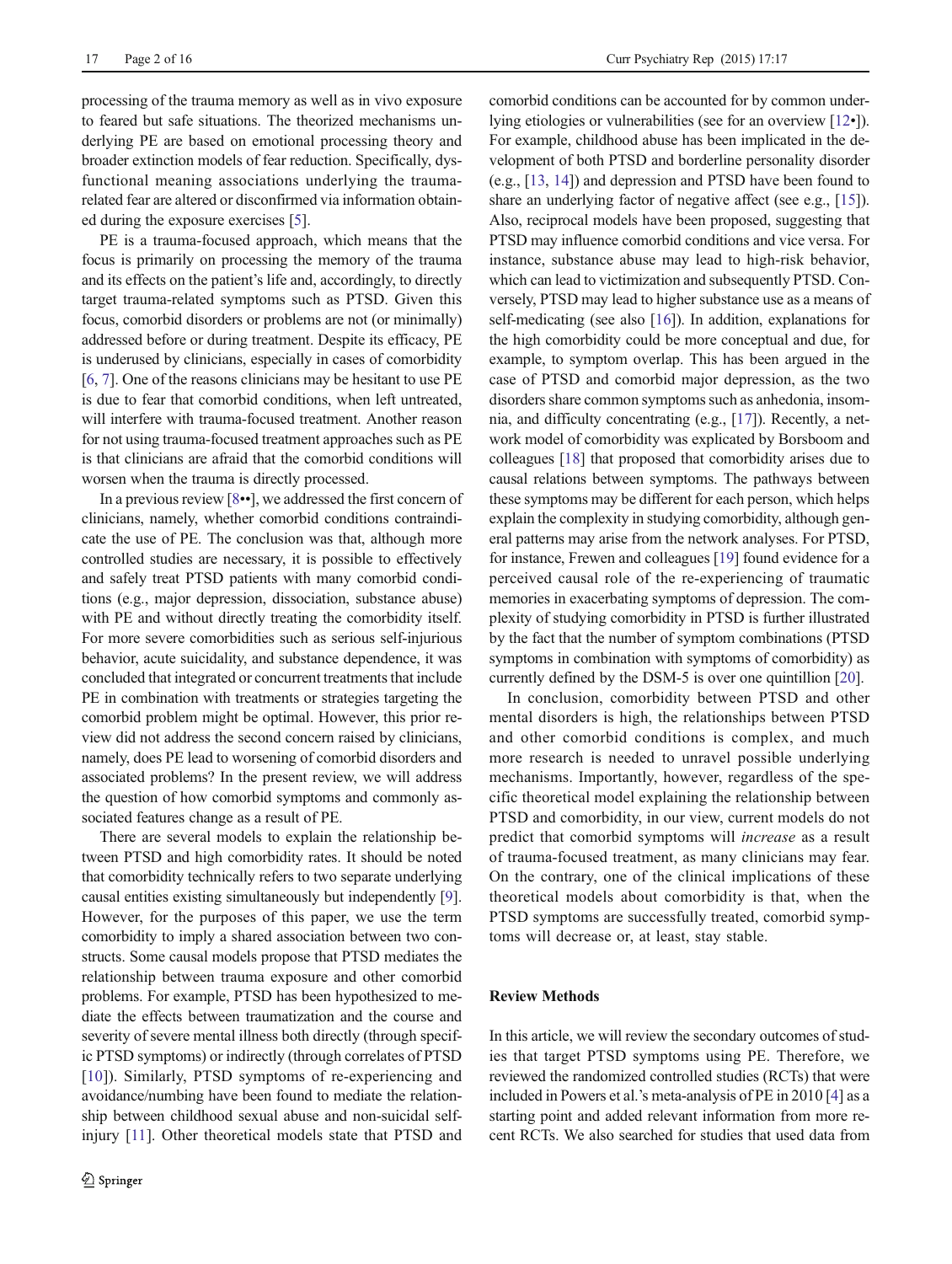these RCTs about secondary outcome effects. To that end, we searched in PsychInfo with the following search terms: "prolonged exposure or prolonged exposure therapy," "PTSD or posttraumatic stress disorder," and "randomized." The search was supplemented by consulting experts and reviewing the references in the studies, and inclusion and exclusion criteria were evaluated by all authors. Because we were specifically interested in the secondary effects of PE as a standalone therapy, we excluded studies that used PE in combination with any medication or placebo [\[21](#page-12-0)–[23\]](#page-13-0) or integrated or combined with other psychological treatments [\[24](#page-13-0)–[27\]](#page-13-0). As secondary outcomes, we focus on the most frequent comorbid conditions (major depression, anxiety disorders, substance use disorders, personality disorders, and psychotic disorders) and additional symptomatic features (suicidality, dissociation, negative cognitions, negative emotions, and problems with regard to general health and work/social functioning). The main question was the following one: do comorbid symptoms and additional symptomatic features decline along with the PTSD symptoms or at least remain stable as the theoretical models predict? In Table [1,](#page-3-0) we present an overview of the studies.

# Major Depressive Disorder

Prevalence Several large epidemiological studies and metaanalysis consistently show an association between PTSD and depression. In a large US epidemiological sample, between 48 and 55 % of individuals with PTSD had comorbid major depressive disorder (MDD) [[1](#page-12-0)]. In another large US epidemiological sample, using tetrachoric correlations, PTSD and MDD were significantly associated with one another (0.50) [\[28\]](#page-13-0). Finally, a large meta-analysis ( $k=57$  studies;  $N=6670$ ) showed that 52 % of individuals with current PTSD had comorbid MDD (95 % CI 48–56 %) [\[29\]](#page-13-0). These studies clearly indicate that PTSD and depression often occur together.

Theoretical Models/Proposed Mechanisms As mentioned above, PTSD shares diagnostic symptoms with MDD, including anhedonia, difficulty sleeping, irritability, and difficulty concentrating. Besides shared non-specific symptoms, PTSD and MDD may also share underlying constructs such as negative affect, distress, or neuroticism (e.g., [[30\]](#page-13-0)). Neuroticism has a substantial genetic loading and may function as a shared vulnerability factor across anxiety and depression (e.g., [[31](#page-13-0)]). Patterns of increased amygdala activation and decreased medial or left dorsolateral prefrontal cortex activation to trauma or negative stimuli are also consistently found in individuals with PTSD and depression (e.g., [\[32](#page-13-0), [33\]](#page-13-0)). There may also be shared genetic, molecular, and neuroanatomical overlap of regulatory mechanisms across fear extinction and depression-like behavior [[34](#page-13-0)]. Finally, shared epigenetic

factors may be in play, such that exposure to environmental stress can produce long-lasting changes in DNA methylation related to the pathophysiology of both PTSD and depression (e.g., [[35](#page-13-0)]). These models argue that PTSD and depression symptoms will likely vary together and that successful treatment may have downstream positive effects on epigenic expression.

Findings From PE RCTs Of the RCTs for PE, only one [\[36](#page-13-0)] reported rates of pre- and post-treatment diagnosis of MDD. At pre-treatment, 47.5 % of those in PE met criteria for MDD; at 9-month follow-up after treatment, 29.5 % of patients in PE had a MDD diagnosis. Of those participating in long-term follow-up (mean 6 years later), only 6.9 % of patients in PE had a MDD diagnosis [[37\]](#page-13-0). Similar, long-term gains were found for depression severity.

All of the major RCTs for PE report depression severity as an outcome measure. When waiting list or non-active control conditions are utilized, PE consistently shows medium to large effect sizes on depression symptoms, which are maintained through follow-up [[36,](#page-13-0) [38](#page-13-0)–[42,](#page-13-0) [43](#page-13-0)••, [44](#page-13-0), [45,](#page-13-0) [46](#page-13-0)••, [47](#page-13-0)••]. When compared with another trauma-focused treatment, similar size pre- to post- and pre- to follow-up gains are consistently reported [\[40](#page-13-0)–[42,](#page-13-0) [48](#page-13-0)–[51\]](#page-13-0). Thus, there is consistent and strong evidence that PE produces substantial gains in depression, which are maintained over time.

Secondary data analyses from these RCTs help to further isolate how the change process for PTSD and depression occurs. Two studies suggest that changes in PTSD symptoms [\[52](#page-13-0)] or related trauma beliefs [\[53](#page-13-0)•] drive changes in depression symptoms in PE, rather than the converse. Thus, in PE, there is emerging evidence that reduction in PTSD symptoms promotes reduction in depression symptoms.

Discussion As would be expected given the shared symptoms and potential etiological factors, PE shows strong and sustained treatment effects on depression. One of the most striking findings is the consistency of the effects across studies. Further, within PE treatment, changes in PTSD symptoms appear to drive changes in depression, with these findings also replicated in an open trial [\[54\]](#page-13-0). Two caveats should be noted. First, RCTs are lacking in military trauma samples, though one large RCT does exist for military sexual assault [\[45](#page-13-0)] and open trials are encouraging and show similar effect sizes (e.g., [\[55](#page-13-0), [56](#page-13-0)]). Second, although the vast majority of the trials allow for comorbid MDD, they typically require that PTSD be the primary diagnosis and that the MDD patient does not have current suicidal intent or plan, though ideation is allowed. Thus, although the reviewed trials routinely include patients with depression in the severe clinical range, the current PE data is limited to patients where trauma exposure and related PTSD symptomatology are more severe than the depression, reflecting appropriately focused clinical care.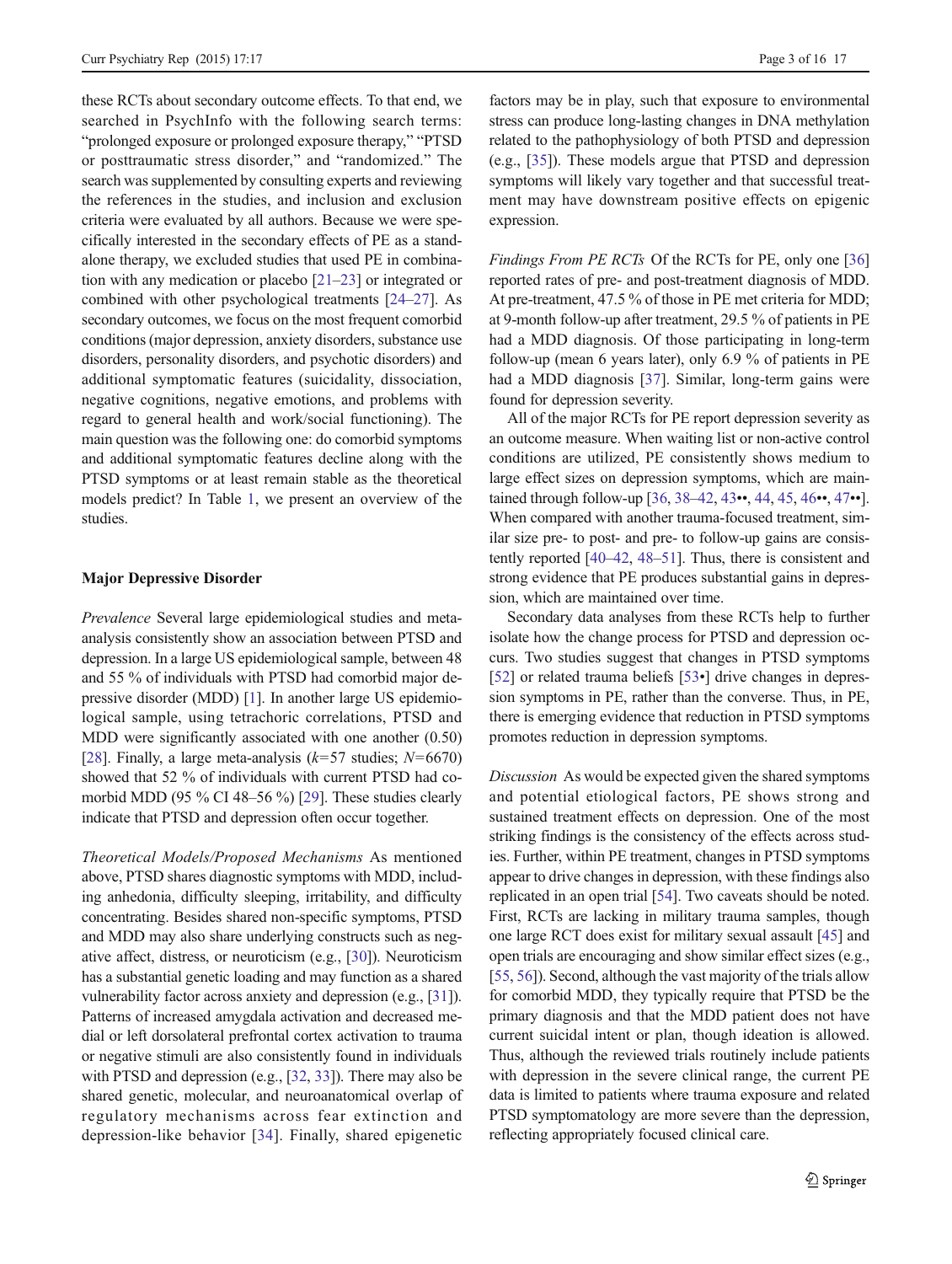<span id="page-3-0"></span>

| Table 1                                                                             |                                      | Overview of changes in comorbidity after prolonged exposure for PTSD |                    |                          |           |                                 |                   |                                                                     |                                       |                                  |
|-------------------------------------------------------------------------------------|--------------------------------------|----------------------------------------------------------------------|--------------------|--------------------------|-----------|---------------------------------|-------------------|---------------------------------------------------------------------|---------------------------------------|----------------------------------|
|                                                                                     | Comorbid disorders                   |                                                                      |                    |                          |           | Additional symptomatic features |                   |                                                                     |                                       |                                  |
|                                                                                     | Depression                           | disorders<br>Anxiety                                                 | Substance<br>abuse | Personality<br>disorders | Psychosis | Suicidality                     | Dissociation      | Cognitions                                                          | General health                        | Social/work<br>functioning       |
| RCTs from Powers et al. (2010) meta-analysis and derived secondary outcome papers   |                                      |                                                                      |                    |                          |           |                                 |                   |                                                                     |                                       |                                  |
| Asukai et al. 2010                                                                  | $CES-D$                              |                                                                      |                    |                          |           |                                 |                   |                                                                     | GHQ28 $\downarrow$                    | Work functioning $\uparrow$      |
| Foa et al. 1991                                                                     | BDI $\downarrow$                     | $\text{STAI-S}\downarrow$                                            |                    |                          |           |                                 |                   | RAST $\downarrow$                                                   |                                       |                                  |
| Foa et al. 1999                                                                     | BDI $\downarrow$                     | $SIV$                                                                |                    |                          |           |                                 |                   | STAXI-S 1                                                           |                                       | SAS global ↑                     |
| Cahill et al. 2003                                                                  |                                      |                                                                      |                    |                          |           |                                 |                   |                                                                     |                                       |                                  |
| Aderka et al. 2013<br>Foa et al. 2005                                               | $_{\rm BD}$                          |                                                                      |                    |                          |           |                                 |                   | PTCI self-blame $\downarrow$<br>PTCI total ↓                        | PILL frequency $\downarrow$           | SAS social 1<br>SAS work 1       |
| Foa and Rauch 2004                                                                  |                                      |                                                                      |                    |                          |           |                                 |                   |                                                                     |                                       | SAS global $\uparrow$            |
| Moser et al. 2010<br>Rauch et al. 2009                                              |                                      |                                                                      |                    |                          |           |                                 |                   |                                                                     |                                       |                                  |
| Gilboa et al. 2010                                                                  | $\operatorname{BDI} \downarrow$      |                                                                      |                    |                          |           |                                 |                   |                                                                     |                                       | CGAS <sup>†</sup>                |
| Marks et al. 1998                                                                   | $\rightarrow$<br>$\overline{BD}$     | STAI-S                                                               |                    |                          |           |                                 |                   | CAPS guilt 1                                                        | GHQ not reported                      | Work/Social                      |
|                                                                                     |                                      | Not reported<br>$\overline{FQ}$                                      |                    |                          |           |                                 |                   | CAPS anger $\downarrow$                                             |                                       | Adjustment 1<br>Goals $\uparrow$ |
|                                                                                     |                                      | Not reported                                                         |                    |                          |           |                                 |                   |                                                                     |                                       |                                  |
| McDonagh et al. 2005                                                                | $\rm BDI, \, ns$                     | $STAIS \downarrow$                                                   |                    |                          |           |                                 | DES, ns           | CMHS, ns<br>STAXI, ns<br>$TSI \downarrow$                           |                                       | $QOLI$ $\uparrow$                |
| Nacash et al. 2011                                                                  | BDI $\downarrow$                     | $\text{STAT-}\!\downarrow$<br>STAI-S Į                               |                    |                          |           |                                 |                   | PTCI <sub>1</sub>                                                   |                                       |                                  |
| Power et al. 2002                                                                   | <b>HADS</b>                          | HADS anxiety $\downarrow$                                            |                    |                          |           |                                 |                   |                                                                     |                                       | SDS social $\uparrow$            |
|                                                                                     | depression, ns<br>MADRS <sub>1</sub> | HAM-A Į                                                              |                    |                          |           |                                 |                   |                                                                     |                                       | CAPS social $\uparrow$           |
| Resick et al. 2002                                                                  | $_{\rm BDI}$                         |                                                                      |                    |                          |           | BDI item 9 1                    |                   | $\rm TRGI$ $\downarrow$                                             | PSQI <sub>1</sub>                     |                                  |
| Galovski et al. 2009                                                                | <b>GION CIDS</b>                     |                                                                      |                    |                          |           |                                 |                   |                                                                     | PILL $\downarrow$                     |                                  |
| Gradus et al. 2013<br>Gutner et al. 2013<br>Resick et al. 2012<br>Rizvi et al. 2009 | diagnosis $\downarrow$               |                                                                      |                    |                          |           |                                 |                   |                                                                     |                                       |                                  |
| Rothbaum et al. 2005                                                                | $_{\rm BD\,l}$                       | $\text{STAT-}\mathbbm{1}$<br>$STAIS \downarrow$                      |                    |                          |           |                                 | DES <sub>1</sub>  |                                                                     |                                       |                                  |
| Schnurr 2007                                                                        | BDI $\downarrow$                     | $\text{STAI-}\text{S} \downarrow$                                    | ASI alcohol, ns    |                          |           |                                 |                   |                                                                     | SF 36 physical, ns                    | $QOLI$ $\uparrow$                |
| Schnurr and Lunney 2012                                                             |                                      |                                                                      | ASI drugs, ns      |                          |           |                                 |                   |                                                                     |                                       |                                  |
| Stapleton et al. 2006<br>Taylor et al. 2003                                         | $_{\rm BD\downarrow}$                |                                                                      |                    |                          |           |                                 | CAPS $\downarrow$ | STAXI-trait $\downarrow$<br>$GI-trait$<br>TRG $\downarrow$<br>TRA Į |                                       |                                  |
| RCTs since 2010 and derived secondary outcome papers                                |                                      |                                                                      |                    |                          |           |                                 |                   |                                                                     |                                       |                                  |
| Shemesh et al. 2011                                                                 | $_{\rm BD}$                          |                                                                      |                    |                          |           |                                 |                   |                                                                     | Vital signs, cardiac<br>condition, ns | CGI $\uparrow$                   |
| Pacella et al. 2012                                                                 | $\text{CESD}\downarrow$              |                                                                      | Days of use, ns    |                          |           |                                 |                   | PTCI $\downarrow$                                                   | Physical symptoms $\downarrow$        |                                  |
| Pacella et al. 2013<br>Foa et al. $2013$                                            | CDI $\downarrow$                     |                                                                      |                    |                          |           |                                 |                   |                                                                     | HR-QOL, ns                            | Global functioning $\uparrow$    |
|                                                                                     |                                      |                                                                      |                    |                          |           |                                 |                   |                                                                     |                                       |                                  |

 $\underline{\textcircled{\tiny 2}}$  Springer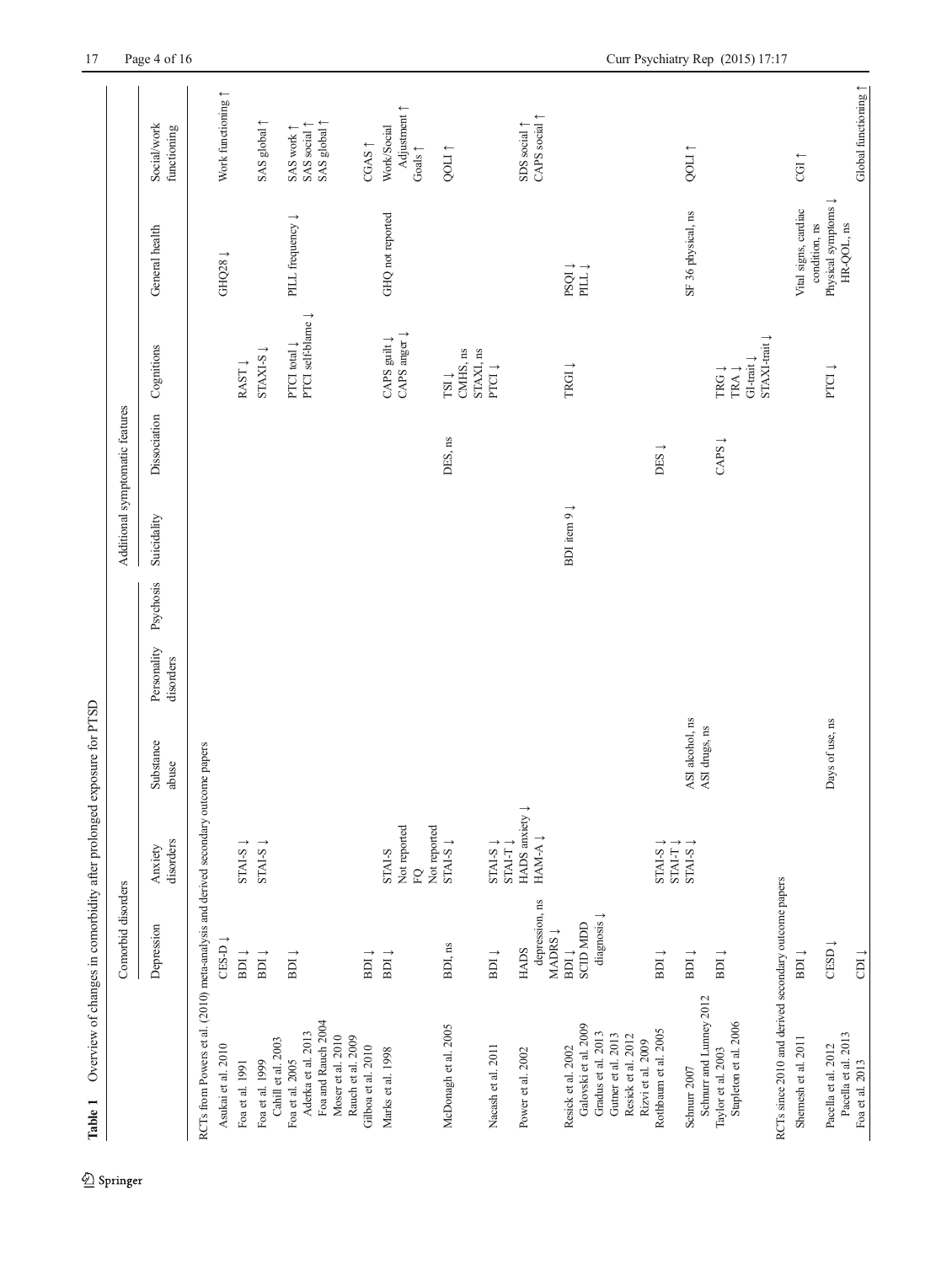|                                                                                                                                                                                                                                                                                                                                                                                                                                                                                                                                                                                         | Comorbid disorders |                      |                    |                                    |                        | Additional symptomatic features         |                         |        |                                                                                                                                    |                            |
|-----------------------------------------------------------------------------------------------------------------------------------------------------------------------------------------------------------------------------------------------------------------------------------------------------------------------------------------------------------------------------------------------------------------------------------------------------------------------------------------------------------------------------------------------------------------------------------------|--------------------|----------------------|--------------------|------------------------------------|------------------------|-----------------------------------------|-------------------------|--------|------------------------------------------------------------------------------------------------------------------------------------|----------------------------|
|                                                                                                                                                                                                                                                                                                                                                                                                                                                                                                                                                                                         | Depression         | disorders<br>Anxiety | Substance<br>abuse | Personality Psychosis<br>disorders |                        | Suicidality                             | Dissociation Cognitions |        | General health                                                                                                                     | Social/work<br>functioning |
| De Bont et al. 2013                                                                                                                                                                                                                                                                                                                                                                                                                                                                                                                                                                     |                    |                      |                    |                                    | DRS, ns                | AHRS, ns One item, every<br>session, ns |                         |        |                                                                                                                                    | SFS, ns<br>$\vec{Q}$       |
| Van den Berg et al., 2014                                                                                                                                                                                                                                                                                                                                                                                                                                                                                                                                                               |                    |                      |                    |                                    | $0$ -Life $\downarrow$ | One item, every<br>session, ns          |                         | PTCI Į |                                                                                                                                    |                            |
| HHXS Auditory Hallucination Rating Scale; BDI Beck Depression Inventory; CAPS Clinician Administered PTSD Scale—dissociative items; CDI Children's Depression Inventory; CES-D Center for<br>Significant pre-post decrease in symptoms, decrease indicates less psychopathology; 1 significant pre-post increase in functioning, increase indicates better functioning; ns no significant pre-post change;                                                                                                                                                                              |                    |                      |                    |                                    |                        |                                         |                         |        |                                                                                                                                    |                            |
| Epidemiologic Studies Depression Scale; CGAS Children's Global Assessment Scale; CGI Global Clinical Improvement; CMHS Cook-Medley Hostility Scale; DES Dissociative Experiences Scale; DRS<br>Delusion Rating Scale; FQ Fear Questionnaire; GHQ28 General                                                                                                                                                                                                                                                                                                                              |                    |                      |                    |                                    |                        |                                         |                         |        | Health Questionnaire, 28 items; GI Guilt Inventory Trait; GPTS Green Paranoid Thoughts Scale; HADS Hospital Anxiety and Depression |                            |
| Scale; HAM-A Hamilton Anxiety Scale; HR-QOL Health-Related Quality of Life; MADRS Montgomery-Asberg Depression Rating Scale; O-Life Oxford-Liverpool Inventory of Feelings and Experiences;<br>OQ Outcome Questionnaire; PILL Pennebaker Inventory of Limbic Languidness; PSP Personal and Social Performance Scale; PSQI Pittsburgh Sleep Quality Index; PTCI Posttraumatic Cognitions<br>Inventory; QOLI Quality of Life Inventory; RAST Rape Aftermath Symptom Test; SAS Social Adjustment Scale; SCID Structured Clinical Interview for DSM-IV; SDS Sheehan Disability Scale social |                    |                      |                    |                                    |                        |                                         |                         |        |                                                                                                                                    |                            |

functioning; SFS Social Functioning Scale; SF36 Short Form Health Survey; STAI State (S) and Trait (T) Anxiety Inventory; STAXI State-Trait Anger Expression Inventory; TRATrauma-Related Anger—

functioning; SFS Social Functioning Scale; SF36 Short Form Health Survey; STAI State (T) Anxiety Inventory; STAI State-Trait Anger Expression Inventory; TRATTauma-Related Anger-

one item; TRG Trauma-Related Guilt—one item; TRGI Trauma-Related Guilt Inventory; TSI Traumatic Stress Institute Beliefs Scale

one item; TRG Trauma-Related Guilt-one item; TRGI Trauma-Related Guilt Inventory; TSI Traumatic Stress Institute Beliefs Scale

# Anxiety Disorders

Prevalence Anxiety disorders are among the most common comorbid diagnoses found in individuals with PTSD. In epidemiological research, men and women with PTSD are significantly more likely than those without PTSD to meet criteria for each of the other anxiety disorders (men: OR=3.0–5.9, women: OR= 2.4–3.4) and prevalence rates for each anxiety disorder range from 7.3 to 31.4 % [\[1](#page-12-0)]. Comorbidity rates between PTSD and other anxiety disorders are even higher in clinical samples. For example, a study of civilian outpatients found that those with a primary PTSD diagnosis met criteria for an average of 1.6 comorbid anxiety disorders, with the highest rates found for generalized anxiety disorder (51 %), panic disorder (44 %), and social phobia  $(43 \%)$  [[57\]](#page-13-0).

Theoretical Models/Proposed Mechanisms PTSD has been shown to increase the risk of subsequent onset of each of the anxiety disorders, and this elevated risk disappears upon remission of PTSD [\[58\]](#page-13-0). This may be due to common underlying mechanisms (e.g., anxiety sensitivity [[59\]](#page-13-0)) and/or symptom overlap (e.g., behavioral avoidance of feared situations is common in each anxiety disorder).

Findings From PE RCTs Despite the high comorbidity between PTSD and other anxiety disorders, no studies have evaluated the impact of PE on specific anxiety disorder diagnoses or symptoms. However, seven RCTs of PE have included a measure of general anxiety as a secondary outcome [\[39,](#page-13-0) [40,](#page-13-0) [42](#page-13-0), [44,](#page-13-0) [45,](#page-13-0) [50](#page-13-0), [60\]](#page-13-0). All seven studies reported a significant reduction in general anxiety in PE from pre- to post-treatment, and gains were maintained after treatment at 3 [\[42](#page-13-0)], 6 [\[44](#page-13-0), [45,](#page-13-0) [60\]](#page-13-0), 12 [\[40](#page-13-0)], and 15 months [[50](#page-13-0)]. In addition, Power et al. [\[50](#page-13-0)] found rates of clinically significant change in anxiety during PE ranging from 29 to 33 % for self-reported anxiety to 62– 65 % for interviewer-rated anxiety.

Discussion There is strong evidence indicating that PE leads to a significant reduction in general anxiety that is maintained after treatment and no evidence to suggest that PE worsens general anxiety. Although not evaluating PE specifically, a systematic review of PTSD treatment studies involving patients with comorbid panic disorder found that after successful trauma treatment, the majority of patients (56 %) no longer met panic disorder criteria [[61\]](#page-14-0). Of note, the opposite has not been found to be true, namely, successful treatment of panic disorder among individuals with PTSD does not appear to lead to changes in PTSD [[62](#page-14-0)]. Future research would benefit from evaluating the impact of PE on specific comorbid anxiety disorder diagnoses and symptoms.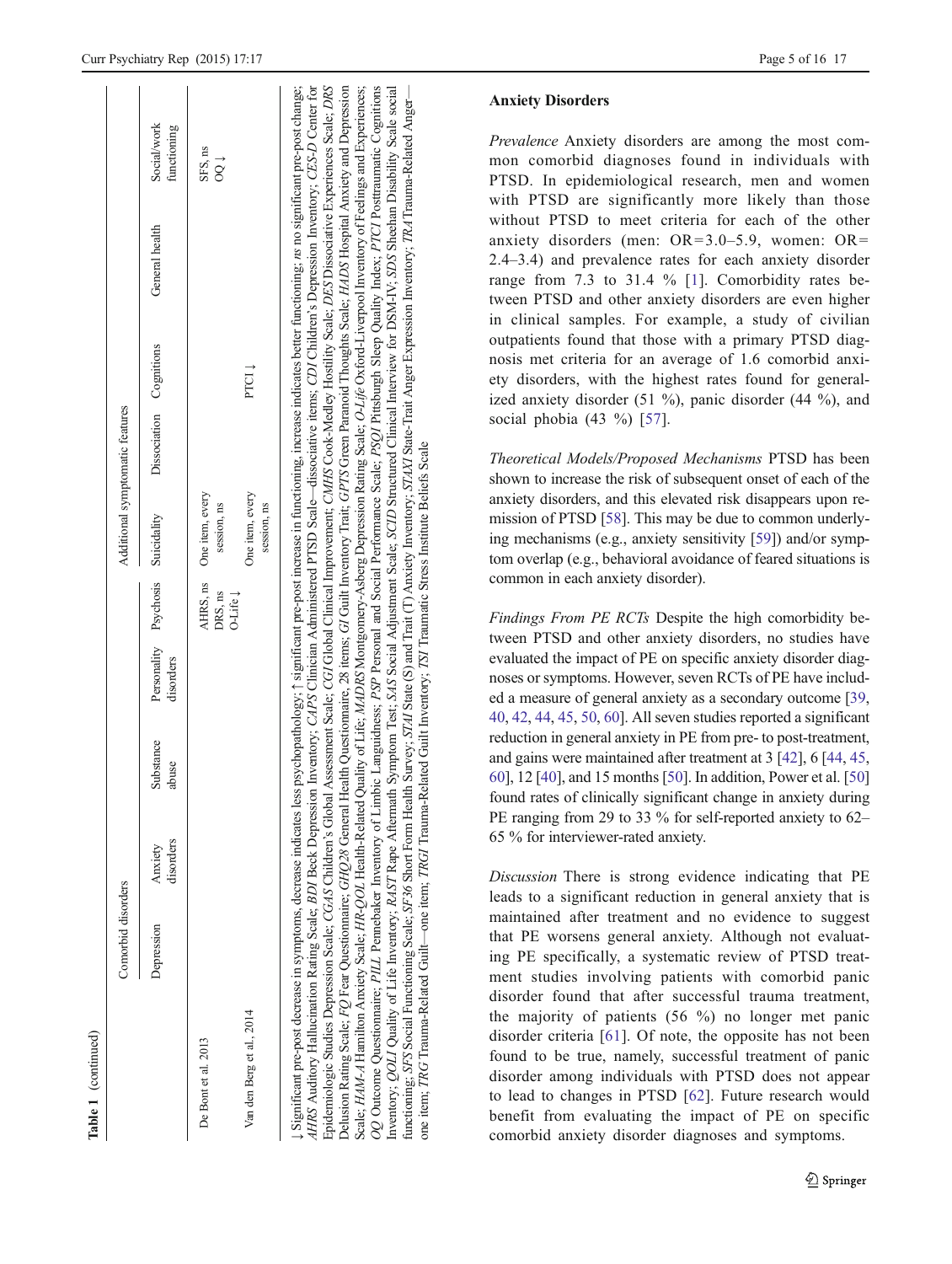#### Substance Use Disorders

Prevalence An association between PTSD, increased substance use, and the development of substance use disorders has been well-documented in the literature [[63,](#page-14-0) [64](#page-14-0)]. Epidemiological research indicates that approximately two thirds of men and women with PTSD develop a co-occurring substance use disorder, most commonly alcohol, sedative, and cannabis use disorders, either at the same time or subsequent to the onset of PTSD [\[1](#page-12-0), [65](#page-14-0)].

Theoretical Models/Proposed Mechanisms Research examining the functional relationship between PTSD and substance misuse has identified a mediating role of avoidant coping mechanisms (i.e., use of substances to cope, often referred to as self-medication) [[66](#page-14-0)–[68](#page-14-0)], and studies examining the temporal relationship between changes in PTSD and substance use indicate that improvements in PTSD symptom severity are associated with subsequent improvements in substance use [\[69](#page-14-0), [70](#page-14-0)]. One could therefore assume that substance use outcomes may improve with PE; however, it has only been very recently that studies have examined this relationship.

Findings From PE RCTs PE was traditionally considered inappropriate for use among patients with substance use disorders due to safety concerns [\[71](#page-14-0)]. These concerns also led to the exclusion of patients with substance dependence (and in some cases abuse) from most trials of PE [[8](#page-12-0)••]. Aside from assessing substance use for the purposes of exclusion, very few studies have included measures of patients' substance use, and fewer still have reported on them. Of the 13 studies reviewed by Powers et al. [\[4](#page-12-0)], only four report having mea-sured patients' substance use [\[42,](#page-13-0) [44](#page-13-0), [45,](#page-13-0) [49](#page-13-0)] at pre-treatment, and, of those, only one reported on substance use as a secondary outcome [\[45\]](#page-13-0). Schnurr and colleagues [[45\]](#page-13-0) examined changes in patients' scores on the Addiction Severity Index (ASI) in relation to alcohol and other drug use (i.e., heroin, methadone, other opiates, barbiturates, sedatives, cocaine, amphetamines, cannabis, hallucinogens, inhalants) as a secondary outcome in their RCT examining the efficacy of PE relative to present-centered therapy (PCT) among 288 female veterans and active duty personnel. At post-treatment and over the follow-up period of 6 months, no significant changes in alcohol or drug use were found for patients who received PE.

Since Powers and colleagues [\[4](#page-12-0)] conducted their metaanalysis, Pacella and colleagues [\[47](#page-13-0)••] investigated substance use outcomes (defined as the cumulative number of days substances were used in the last month) among 65 patients living with HIV randomized to receive PE or weekly monitoring. Eleven substances were assessed including alcohol, marijuana, cocaine, ecstasy, amphetamines, GHB, PCP, hallucinogens, rohypnol, ketamine, and heroin. Similar to the results of Schnurr and colleagues [[45\]](#page-13-0), no significant increases or decreases in substance use were found at post-treatment or at 3-month follow-up.

Discussion The small number of studies conducted to date does not provide sufficient evidence to draw firm conclusions regarding the impact of PE on substance use outcomes. Nonetheless, the evidence thus far suggests that PE does not lead to an exacerbation of substance use or severity of substance use disorder. It is recommended that measures of substance use, including tobacco, be included routinely in future research studies and in clinical practice. These assessments should be undertaken pre-, post-, and during treatment to allow for a thorough examination of the relationship between changes in PTSD symptoms and substance use.

#### Personality Disorders

Prevalence A meta-analysis of 125 studies of clinical and non-clinical samples found that 35 % of adults with PTSD also had at least one personality disorder, with the most common being paranoid (26 %), avoidant (23 %), and borderline (22 %) [[72](#page-14-0)]. Among clinical samples of PTSD patients with various trauma types, the rate of co-occurring personality disorder is even higher (e.g., 39–79 %; [\[73](#page-14-0)–[75\]](#page-14-0)).

Theoretical Model Several theories have been proposed to account for the high comorbidity between PTSD and personality disorders. Childhood abuse and adversity have been implicated in the development of both PTSD and personality disorders (e.g., [[13](#page-12-0), [76,](#page-14-0) [77\]](#page-14-0)). In addition, PTSD may maintain or exacerbate problems associated with personality disorders. For example, PTSD has been found to increase core features of borderline personality disorder such as emotion dysregulation and recurrent suicidal and self-injurious behavior (e.g., [\[25](#page-13-0)]). Finally, the high comorbidity may be at least partially explained by symptom overlap between PTSD and some personality disorders, such as affective reactivity in borderline personality disorder and detachment from others in paranoid personality disorder. These models suggest that improvements in PTSD would likely lead to improvements in personality disorders that either developed in response to traumatic events or are being exacerbated by PTSD and associated problems.

Findings From PE RCTs None of the RCTs of PE in this review excluded individuals on the basis of a personality disorder diagnosis. However, individuals with a primary diagnosis of a personality disorder would have been excluded from most studies. Although several studies have evaluated the impact of personality disorders on PTSD and related symptoms after PE [\[75](#page-14-0), [78](#page-14-0), [79\]](#page-14-0), to date, no studies have yet evaluated the impact of PE on personality disorder symptoms.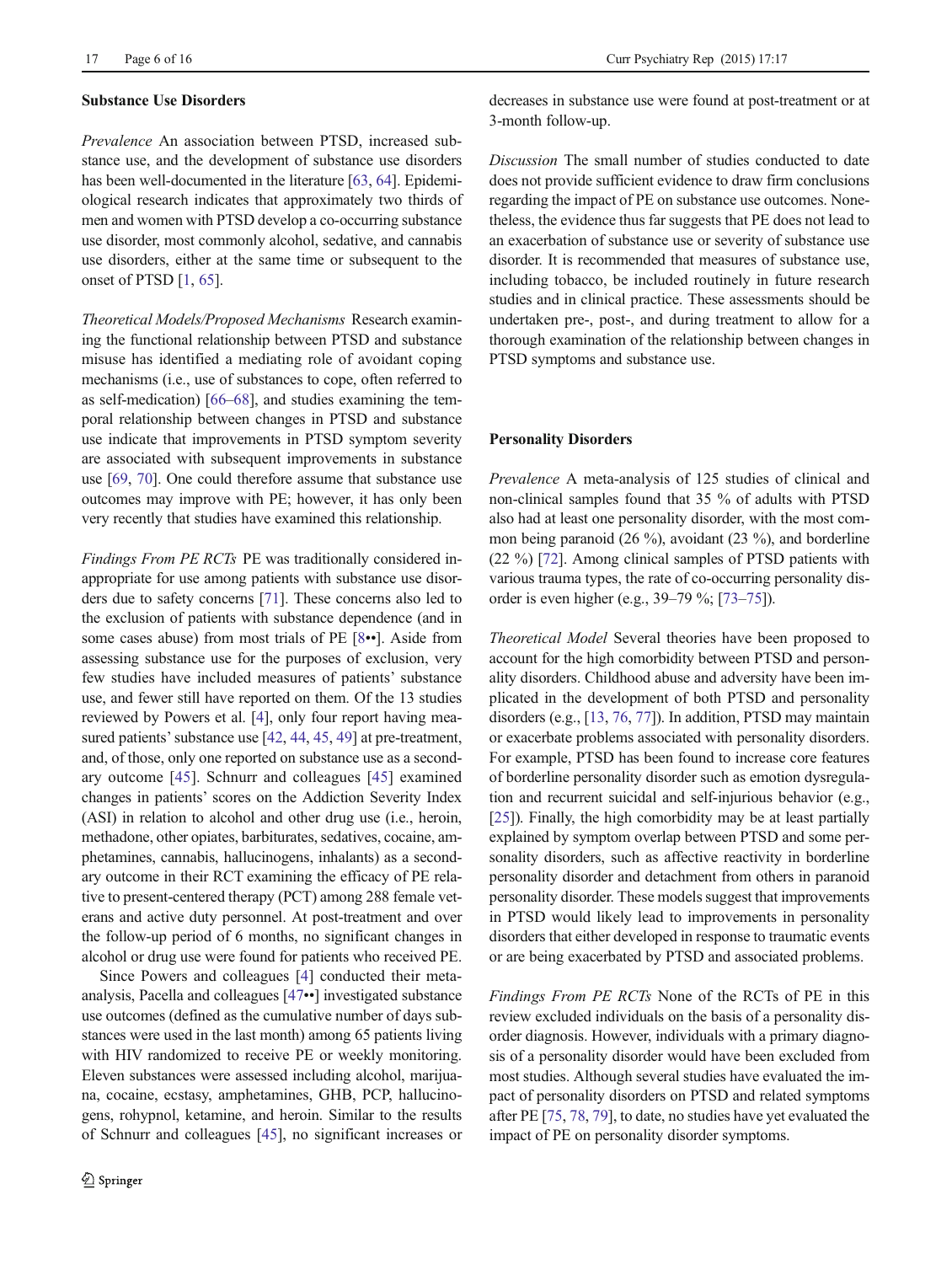Discussion Given the high prevalence of personality disorders among individuals with PTSD, the ability of PE to reduce co-occurring personality disorder symptoms is an important question to examine in future research.

# Psychosis

Prevalence The rate of PTSD in patients with a psychotic disorder is estimated to be 12.4 % (95 % CI 4.0–20.8 %; [\[80\]](#page-14-0)). Despite this relatively high rate of comorbidity, in clinical practice, PTSD is largely underdiagnosed in this population. Conversely, psychotic symptoms occur frequently in PTSD patients (15–64 %; see for a review [\[81](#page-14-0)]), although others find lower rates (17 %) when other comorbid conditions are controlled [[82](#page-14-0)].

Theoretical Models/Proposed Mechanisms There is, however, much attention in regard to the relationship among trauma, PTSD, and psychosis [[83](#page-14-0)–[86](#page-14-0)]. Many studies found evidence for the causal relationship between childhood trauma and the development of psychosis [\[87](#page-14-0)]. Further, in many models, it is stressed that symptoms of PTSD and psychosis negatively interact with each other [[10](#page-12-0), [84](#page-14-0)], that they share some symptoms (such as intrusions and paranoia), and that they share developmental and maintenance processes (e.g., a selfblaming attributional style and avoidance behavior) [\[84](#page-14-0)]. Based on these models, it can be understood that when PTSD symptoms decrease during treatment, the psychotic symptoms may decrease along with them.

Findings From PE RCTs Despite these strong relationships between PTSD and psychosis, little is known about the effects of trauma-focused treatment such as PE in this patient population. Most clinicians fear that this patient population may be too vulnerable to tolerate trauma-focused treatments [[6](#page-12-0)], and psychosis (especially not medically stabilized and current psychosis) is a frequently used exclusion criterion in PTSD treatment trials [[88\]](#page-14-0). Accordingly, in most studies of Powers' meta-analysis [[4\]](#page-12-0), patients with a current and/or past psychosis were excluded; consequently, these studies do not provide information about changes in psychotic symptoms during PE.

More recently, several studies have been conducted that include patients with psychotic disorders, including current psychotic disorders and schizophrenia. In a multiple baseline randomized controlled design, de Bont and colleagues [[89](#page-14-0)••] found evidence for the feasibility, effectiveness, and safety of trauma-focussed treatments, including PE, in either past or present psychotic patients  $(N=10)$ , with comparable effect sizes as in PTSD populations without psychosis. In addition, no treatment-related increases were found in hallucinations or delusions during or after PE. In addition, psychosis-prone thinking significantly declined during treatment. In a large multi-site RCT with PTSD patients with past or present psychotic disorder (the majority of patients had schizophrenia or schizoaffective disorder;  $N=155$  [[90](#page-14-0)••]), PE was found to be feasible, safe, and effective, with large effect sizes that are comparable to studies including PTSD patients without psychosis. Compared with waiting list, no more severe adverse events (including psychiatric hospital admissions and suicide attempts) occurred during PE.

Discussion In conclusion, though many more studies are necessary, the available research indicates that some psychotic symptoms (especially psychosis-prone thinking) decline along with PTSD symptoms after PE. The changes in psychosis-related thinking may be related to changes in trauma-related cognitions, such as beliefs about safety and trust, as these cognitions have a substantial overlap with delusional and paranoid thinking. No changes were found for other psychotic symptoms (e.g., hallucinations). Notably, no increases in psychotic symptoms were found during PE as many clinicians fear.

# Suicidality

Prevalence Individuals with PTSD are at heightened risk of suicidal ideation and behavior. A recent meta-analysis found a large overall effect size  $(g=0.78)$  for the association between PTSD and suicidality, and this link was significant for both suicidal ideation and suicide attempts, across different trauma samples (e.g., combat veterans, physical/sexual abuse, natural disasters) and in clinical and non-clinical samples [\[91\]](#page-14-0).

Theoretical Models/Proposed Mechanisms Several theoretical models have been proposed to explain the relationship between PTSD and suicidality. Some models suggest that certain PTSD symptoms directly increase suicide risk; for example, more severe re-experiencing and numbing symptoms, including physiological reactivity to trauma cues, inability to recall parts of the trauma, and a sense of a foreshortened future are directly associated with suicide attempts [[92](#page-14-0)]. Other models highlight the role of various cognitive-affective processes as direct or indirect mediators between PTSD and suicidality, including perceptions of defeat and entrapment (e.g., [[93\]](#page-14-0)), negative self-appraisals (e.g., [[94\]](#page-14-0)), hopelessness (e.g., [\[91\]](#page-14-0)), and guilt and shame (e.g., [\[95](#page-14-0)]). In addition, some models propose that the link between PTSD and suicidal behavior is partially explained and/or compounded by other comorbid problems such as functional impairment [\[96\]](#page-14-0), depression [[97\]](#page-14-0), sleep disturbance [\[98](#page-14-0)], and alcohol dependence [\[99](#page-14-0)]. Taken together, these models suggest that treating PTSD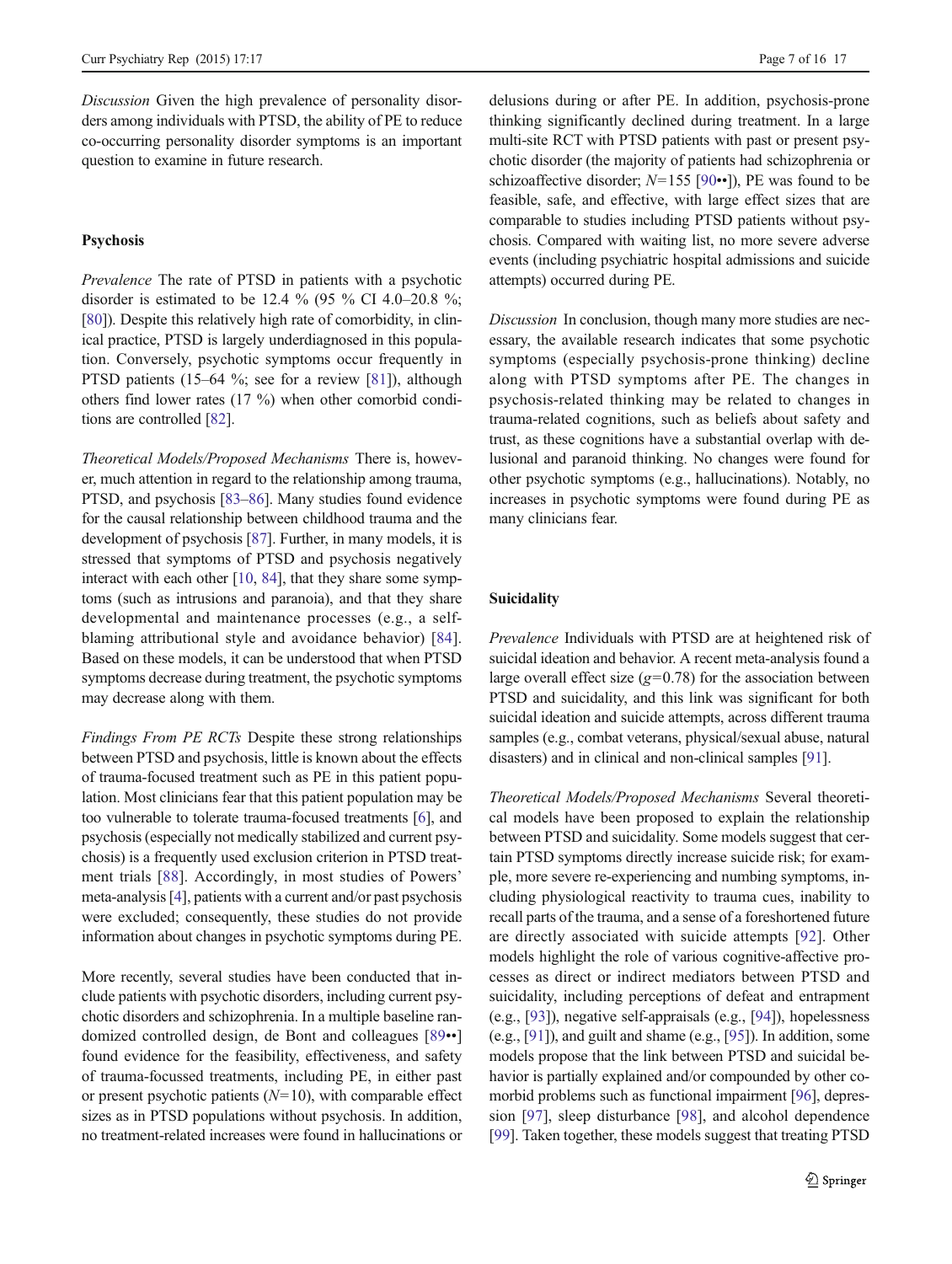is likely to reduce suicidality directly by reducing PTSD symptoms and indirectly by reducing established cognitive and affective mediators as well as other compounding problems.

Findings From PE RCTs Despite the high rate of suicidality among individuals with PTSD, suicide-related outcomes are rarely reported in PTSD treatment research, including studies of PE. This is likely due to the fact that acutely suicidal patients are typically excluded from these studies [[88](#page-14-0)]. The exclusion of acutely suicidal patients is due to concerns that trauma-focused treatment may exacerbate suicidality (e.g., [\[6](#page-12-0)]). As with other PTSD treatments, PE excludes individuals with a recent history of suicidal or severe self-injurious behavior (typically the last 3 months) and/or individuals believed to be at imminent risk of suicide such as those with suicidal intent and/or a plan [\[100\]](#page-15-0). Although patients with non-acute suicidal ideation are generally included in PE treatment studies, only one study has evaluated the impact of PE on suicidal ideation [[101](#page-15-0)]. This study used secondary data from the RCT [\[36](#page-13-0)] of female rape survivors with chronic PTSD in which participants were excluded if they reported suicidal intent or current parasuicidal behavior. In this study, the proportion of PE patients endorsing any suicidal ideation on a single-item measure decreased significantly during treatment (from approximately 24 to 10 %) with further slight decreases found across up to 10 years of follow-up [\[101\]](#page-15-0). However, changes in PTSD did not predict reductions in suicidal ideation in PE after controlling for the effects of major depression and hopelessness. Thus, the mechanisms underlying the reduction of suicidal ideation in PE were not clear.

In addition, one study evaluated the rate of suicidal behavior and non-suicidal self-injury during PE among five patients with comorbid PTSD and psychotic disorders [\[89](#page-14-0)••]. This study excluded patients with acute suicidality but included those with non-acute suicidal ideation. Suicidal and nonsuicidal self-injury were measured at every treatment session, and no instances of either behavior were reported during PE, indicating that suicidality does not increase during PE. In a large randomized controlled trial of 155 patients with comorbid PTSD and psychotic disorders [\[90](#page-14-0)••], patients with higher levels of suicidality were included. In PE, at baseline, 62.3 % had a history of attempting suicide and 50.9 % had current medium or high levels of suicide risk. Suicidality was checked every session, and in comparison with the other treatments (active treatment and waiting list), no more adverse events involving suicidality occurred during PE.

Discussion There is no evidence that PE exacerbates suicidality, and there are no reports of completed suicides in any PE study. However, there is currently insufficient research to draw firm conclusions about the impact of PE on suiciderelated outcomes. Although the available research does not support common clinician concerns that PE may exacerbate suicidality, it is also limited by its exclusion of individuals with acute suicidality and its reliance on relatively low-risk samples with low base rates of suicidality. Future research would benefit from the inclusion of standardized measures of suicidality both during and after PE. In addition, studies are needed to evaluate whether these effects generalize to higher risk populations, such as those with a recent history of suicidal behavior and/or current suicidal intent or plans, or whether treatments that include a stabilization phase prior to trauma processing may be necessary for higher risk patients (e.g., [\[102](#page-15-0)]).

# Dissociation

Prevalence Many PTSD patients have at least some symptoms of dissociation. Some dissociative symptoms, such as flashbacks, numbing, and psychogenic amnesia, are included in the PTSD DSM-5 diagnostic criteria and are, as such, considered part of the diagnosis of PTSD. Other dissociative symptoms, such as derealization, depersonalization, and current reduction in awareness are usually established apart from the PTSD diagnosis. For patients scoring high on these symptoms, the DSM-5 [[103](#page-15-0)] has a "dissociative subtype" specifier. In a veteran sample, 12 % of the PTSD patients showed elevated symptoms of derealization and depersonalization [\[104\]](#page-15-0). Other studies showed that 15 % (men, Vietnam veterans) to 30 % (women, veterans with high rates of sexual abuse) [\[105](#page-15-0)] of PTSD patients were classified into the dissociative subtype. In civilian samples, a 15–25 % rate of this dissociative subtype was found [\[106](#page-15-0), [107](#page-15-0)]. In sum, about 12–30 % of the PTSD patients show elevated dissociative symptoms. However, it should be noted that other studies did not find dissociation to be a taxon in PTSD but instead situated on a dimensional scale within PTSD [\[108,](#page-15-0) [109\]](#page-15-0), suggesting that as PTSD symptoms increase, so do dissociative symptoms and vice versa.

Theoretical Models/Proposed Mechanisms Many clinicians (51 %) assume that any form of dissociation is a contraindication for exposure therapy [[6\]](#page-12-0). Theoretically, it is assumed that severe dissociation may hinder fear activation and thereby emotional processing, which is a crucial element underlying the working mechanism of PE [\[110\]](#page-15-0). In line with this view (see for an overview [\[111](#page-15-0)]), dissociation is regarded as a coping strategy to deal with the extreme arousal elicited by recalling of trauma-related memories during exposure. This coping strategy is referred to as "emotional overmodulation" which leads to hyperinhibition of the amygdala activity, with fear inhibition as a result. Therefore, it is assumed that the emotional arousal that is evoked by PE may lead to an increase in dissociation in order to cope with the high fear levels.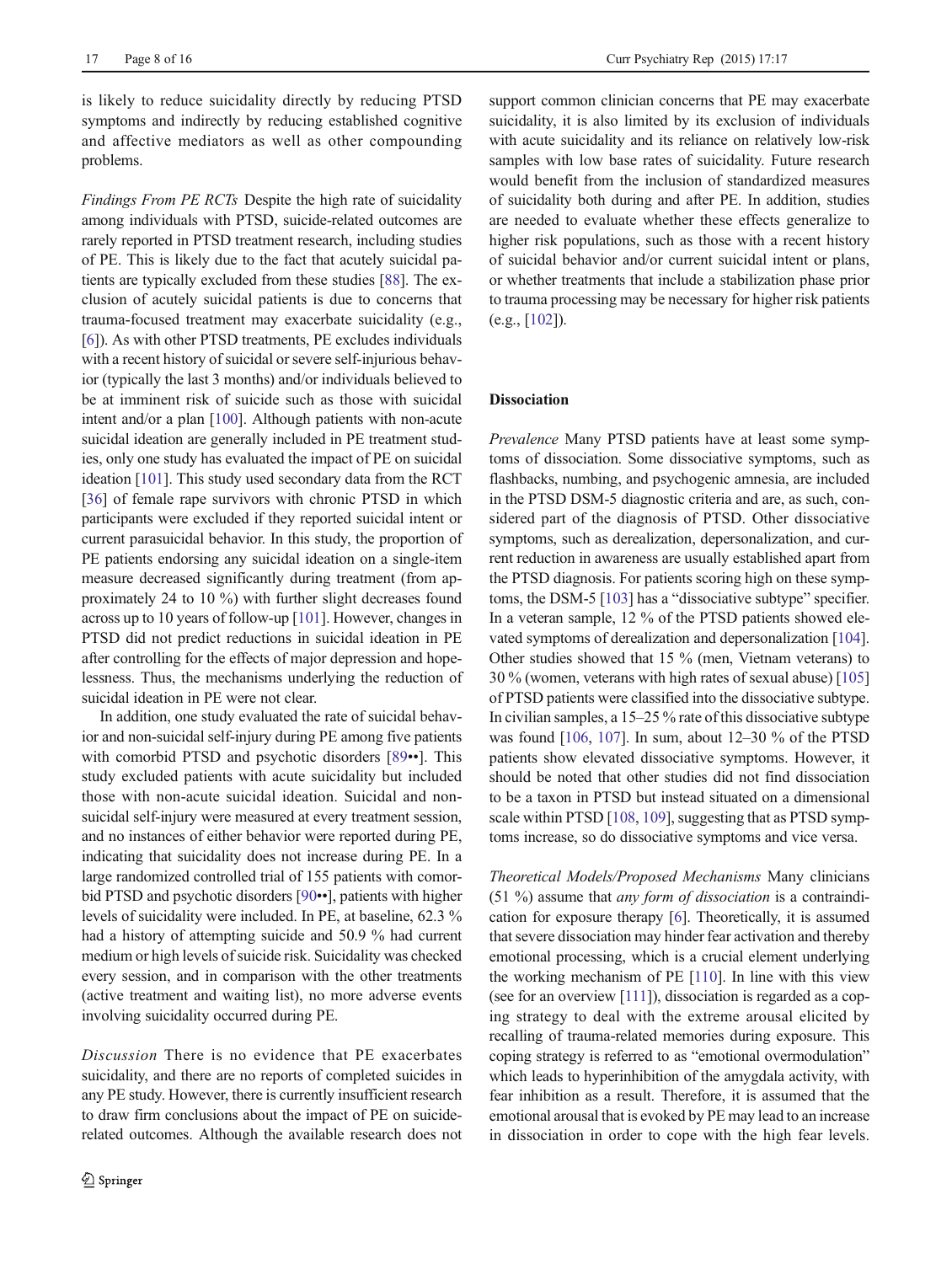However, one could also reason that when PTSD symptoms decline during treatment, this dissociative coping strategy is less needed, and as a result, dissociative symptoms will also decrease.

Findings From PE RCTs In three of the studies included in the meta-analysis of Powers, dissociation was measured as a secondary outcome measure. In a sample of childhood sexual abuse victims, after exposure therapy, self-reported symptoms of dissociation (Dissociative Experiences Scale [DES] [\[112,](#page-15-0) [113](#page-15-0)]) decreased, though this decline was not significant [[60\]](#page-13-0). In rape victims, self-reported symptoms of dissociation (DES) decreased significantly after PE [[44\]](#page-13-0). In victims of mixed trauma, symptoms of numbing (assessed via the Clinician-Administered PTSD Scale [CAPS] numbing subscale) significantly declined after PE [\[51](#page-13-0)]. At post-treatment, 47 % of the patients that received PE showed clinically significant reductions in numbing; at 3 months follow-up, this was 53 %. In addition, clinician-rated dissociative symptoms, as measured with three additional items of the CAPS, significantly declined after PE.

Discussion Although dissociative symptoms are thus far not systematically evaluated after PE, the studies that did include dissociation showed that dissociative symptoms, both selfreported and clinician-rated, significantly decline after PE. It is, however, not known if these decreases in dissociative symptoms also hold for PTSD patients with severe dissociative symptoms, for instance patients that fulfill diagnostic criteria of the PTSD dissociative subtype. In light of the newly introduced diagnostic dissociative subtype of PTSD, it is strongly recommended that future studies include secondary measures (both self-report and clinician-rated) of derealization and depersonalization. Further, dissociation is thus far only operationalized in terms of detachment symptoms, while dis-sociation is a broader concept (see [[114](#page-15-0)]). Therefore, it is recommended that also somatoform dissociation and symptoms of compartmentalization, such as conversion disorder symptoms or symptoms of tonic immobility, are included.

#### Negative Cognitions and Emotions

Prevalence Negative cognitions about oneself (e.g., I am incompetent), the world (e.g., No one can be trusted), and selfblame (e.g., I should have been able to stop it), as well as negative emotions such as shame, guilt, and anger, are commonly associated with PTSD, though not every individual with PTSD reports these at extreme or dysfunctional levels. In a recent US national epidemiological study, of those with probable PTSD, 35 % reported negative beliefs, 34 % guilt or shame, and 30 % anger or aggression symptoms in the past

month [[115](#page-15-0)]. These numbers are in contrast with other PTSD symptoms which occur at higher levels among those with probable PTSD, such as re-experiencing (52 %) and avoidance of trauma-related thoughts (53 %; [[115](#page-15-0)]). This is consistent with these secondary symptoms being much more related to idiosyncratic trauma characteristics (e.g., I did not stop my sister from also being abused) or pre-existing individual differences (e.g., I always had a temper).

Proposed Working Mechanism Although it may not be intuitive to some that an exposure-based treatment such as PE would target these secondary symptoms, particularly without elements such as cognitive restructuring or anger management, current theories argue against this. Emotional processing theory emphasizes the role of providing corrective information and altering cognitive meaning elements of the fear schema as critical for recovery; in contrast, anger is viewed as a form of avoidance that impedes accessing the fear schema and recovery [\[5](#page-12-0)]. Other theorists also highlight the role of new inhibitory learning (e.g., [\[116\]](#page-15-0)), cognitive shifts during expo-sure (e.g., [[117](#page-15-0)]), and changes in negative appraisals [[118](#page-15-0)] underlying recovery.

Recently, Litz and colleagues [[119](#page-15-0)] put forth the construct of moral injury, arguing that particularly with combat trauma, individuals may act in ways that contradict deeply held moral beliefs or experience conflict about the unethical behaviors of others. They suggest interventions such as PE may not be sufficient to address these issues. Others have argued that PE is able to flexibly address guilt, shame, and anger related to moral injury (e.g., [[120](#page-15-0)]). Accordingly, although some theorists have raised concerns, main theoretical models predict that these secondary symptoms will reduce as PTSD symptoms reduce or may even underlie reductions in PTSD symptoms.

Results From PE RCTs Secondary data analyses, reporting psychometrically validated measures of these constructs in the large randomized trials, show small to large decreases and sustained improvement in negative cognitions [[39,](#page-13-0) [42,](#page-13-0) [47](#page-13-0)••, [60](#page-13-0), [90](#page-14-0)••, [121](#page-15-0)], trauma-related guilt [\[36](#page-13-0), [122\]](#page-15-0), and anger [\[122,](#page-15-0) [123\]](#page-15-0). One study [[60](#page-13-0)] failed to find changes in hostility and anger, though in this study improvement in other domains including PTSD was also limited arguing against this finding being specific in regard to anger. Single-item measures of trauma-related guilt and anger also show moderate to large pre- to post-treatment and pre- to follow-up effects for PE [\[49](#page-13-0), [51\]](#page-13-0). Though some have raised concerns that initial anger may impede PTSD symptom reduction, increase PE dropout, or worsen these symptoms, this has not been consistently seen [\[122,](#page-15-0) [123\]](#page-15-0). Variability in the expression of these associated features may help explain the range of observed effects; that is, an individual with little or no initial anger, guilt, or distorted cognitions has no statistical room for improvement. Indeed, effect sizes actually tend to increase (e.g., [\[123\]](#page-15-0)) or stay the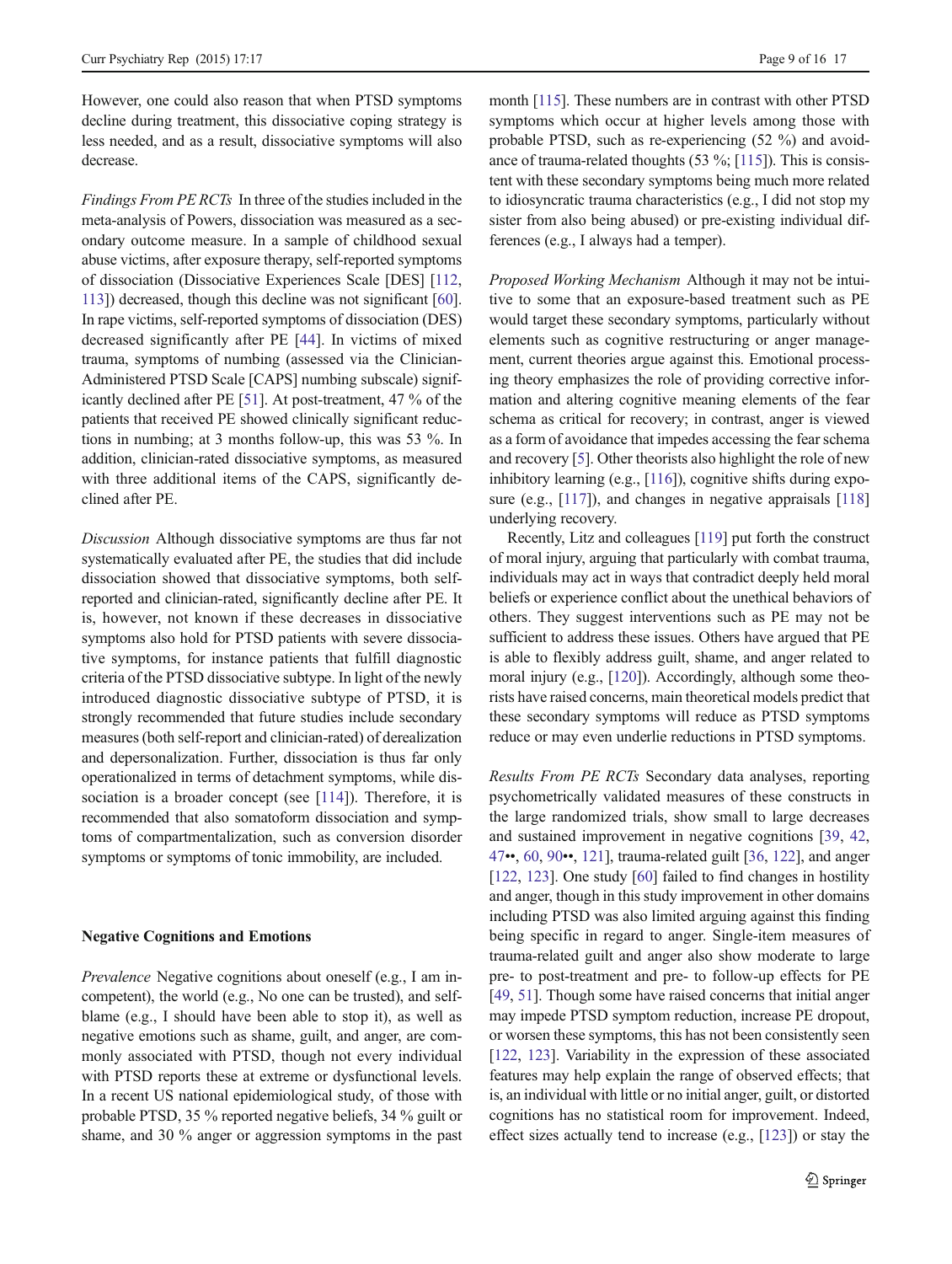same [\[122](#page-15-0)] when individuals with more extreme initial scores are examined.

Discussion Taken together, these studies argue that PE reduces negative cognitions and emotions without explicit cognitive restructuring procedures. Across studies, particularly for those with more severe negative beliefs, guilt or shame, and anger, PE reduces these secondary symptoms. In particular, for guilt, shame, and anger, the routine use of psychometrically validated measures is needed to further strengthen these conclusions. Changes in cognitions are related to changes in PTSD severity [\[121](#page-15-0)] or may even drive these changes [\[53](#page-13-0)•]. Interestingly, the explicit addition of cognitive restructuring does not appear to augment cognitive changes [\[121](#page-15-0)] and may even impair changes for those with extreme negative cognitions [[124](#page-15-0)]. Additional research with larger samples and subsamples of males and veterans is needed.

#### General Health and Work/Social Functioning

Prevalence PTSD is related to both general health problems and lower social functioning. In a meta-analysis, Pacella and colleagues [\[47](#page-13-0)••] found elevated rates of general physical health problems and general medical conditions in persons with PTSD. In addition, specific medical conditions were found to be related to PTSD, such as cardiovascular symptoms, gastrointestinal symptoms, and pain.

Social functioning is generally low among PTSD patients; for instance, 70 % of PTSD veterans and their partners reported clinically significant levels of relational distress [\[125](#page-15-0)]. Work and school functioning is also lowered and social contacts are limited. In line, in a sample of primary care anxiety patients, of all anxiety disorders, PTSD was most consistently related to lower levels of functioning, including general health and social functioning [\[126\]](#page-15-0).

Rationale/Proposed Working Mechanism Several studies showed that PTSD symptoms mediated the relationship between traumatic experiences and general health problems (see for a review [[127](#page-15-0)]). Several studies have shown that PTSDrelated biological markers such as abnormal electrocardiograph (ECG) results, high white blood cell counts, and T cell counts [\[128](#page-15-0)] can explain high rates of cardiovascular and auto-immune diseases among PTSD patients.

In a meta-analysis [[129\]](#page-15-0), lack of social support was strongly related to the development of PTSD, indicating that good social functioning contacts may be a buffer against posttraumatic stress. Conversely, however, specific PTSD symptoms, such as numbing, lack of interest, and cognitive distortions about safety and trust, may cause problems in social

functioning. Accordingly, in a large sample  $(N=2249)$ , it was indeed found that PTSD predicted lack of social support [\[130\]](#page-15-0).

Because general health problems and lower social functioning after trauma have been shown to be moderated by PTSD symptoms, it is expected that general health and social functioning will increase in line with a decrease in PTSD symptoms.

Results From PE RCTs In most studies that included health as an outcome measure, general (physical) health problems were found to be significantly improved after PE [\[38,](#page-13-0) [131,](#page-15-0) [132\]](#page-15-0), as was sleep quality [[131,](#page-15-0) [133](#page-15-0)]. Also, in a more recent RCT in a medical sample (HIV patients), evidence was found for improvements of physical health and increased short-term adherence to medical medication after PE [[47](#page-13-0)••]. What is more, in the Rauch et al. study [\[47](#page-13-0)••], evidence was found that changes in PTSD symptoms (and not in depressive symptoms) contributed to the change in physical health. For patients with PTSD due to a cardiovascular event, it was shown that there were no significant relevant increases in vital signs during or after PE, including blood pressure, arterial pressure, and pulse [\[46](#page-13-0)••]. Also, no adverse events, such as death or recurrent myocardial infarctions, happened.

In most studies, work and social functioning were included as secondary outcome measures. In all studies that measured work and social functioning, significant increases were found in work functioning [\[38,](#page-13-0) [41](#page-13-0), [49\]](#page-13-0) and quality of life [[45,](#page-13-0) [60](#page-13-0)] after PE. Also, social adjustment and functioning [[40](#page-13-0), [41,](#page-13-0) [43](#page-13-0)••, [49,](#page-13-0) [50](#page-13-0)] increased after PE. In addition, quality of life was significantly improved after PE [[45](#page-13-0), [60](#page-13-0)].

Discussion In line with the hypotheses, based on the idea that PTSD symptoms moderate the relationship between trauma and general functioning, the findings were very consistent in that both general health and social functioning improved along with the PTSD symptoms after PE. This is highly important information in light of cost-effectiveness issues, given the fact that PTSD patients have high medical care consumption and low social and work functioning. In terms of physical vital signs, PE proved to be not dangerous, not even in a vulnerable patient group with cardiovascular problems. That finding suggests that PE can be safely provided for medical populations also.

In only a few studies, general health was included as a secondary measure. Given the high medical consumption of PTSD patients, however, and especially for cost-effectiveness purposes, it may be recommended to include this measure in future studies. The same goes for social functioning and work functioning. Additionally, given that social support is an important predictor of PTSD symptoms, changes in social support, as a specific element of social functioning, may be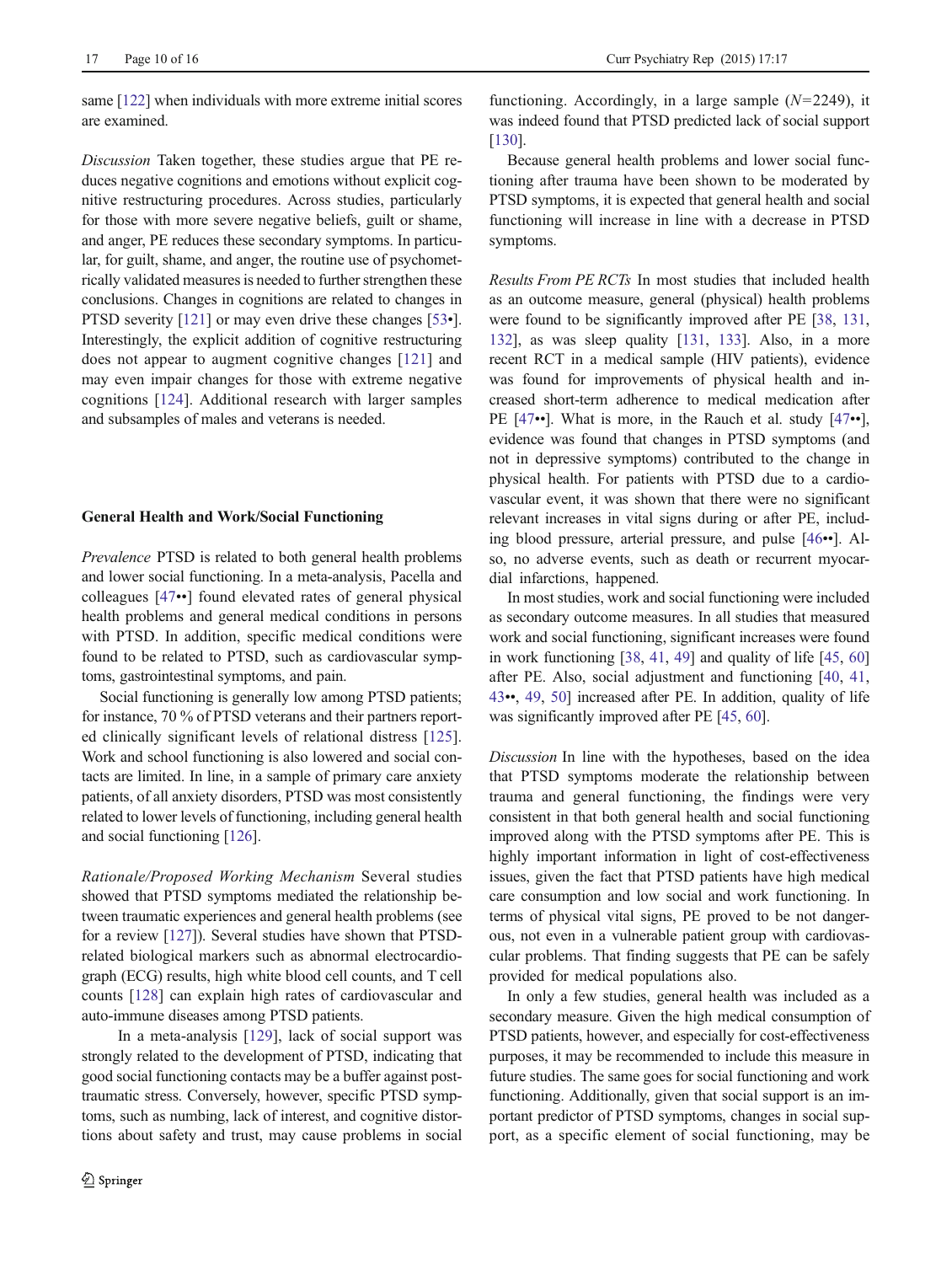crucial to include as a secondary measure, for instance to predict relapse in PTSD symptoms.

# **Conclusions**

In this review, we presented an overview of results regarding secondary outcomes of PE, including several comorbid conditions and additional symptomatic features. For some areas of comorbidity, there is strong evidence that PE leads to improvements in these secondary outcomes: depression, general anxiety, trauma-related cognitions, and overall functioning. For other comorbid symptoms, however, relatively little systematic research has been done, not all relevant comorbid conditions were included, and secondary outcome measures varied highly across the studies, thereby limiting the ability to draw firm conclusions. That being said, based on the available data, a very consistent picture emerged from all studies and across all secondary outcomes. Consistent with our hypothesis, results consistently showed that comorbid conditions and additional symptomatic features decreased along with the PTSD symptoms (depression, general anxiety, problems in social and work functioning, dissociation, physical health problems, trauma-related negative cognitions and emotions) or at least did not increase during PE (substance abuse, delusions, hallucinations, suicidality). None of the studies found an increase for any of the comorbid conditions under study.

These findings are in line with several theoretical models about PTSD and comorbidity, as outlined in the "[Introduc](#page-0-0)[tion](#page-0-0)" section. In these models, PTSD symptoms are usually regarded as moderators and/or mediators of the relationship between trauma and comorbid conditions, suggesting that when PTSD symptoms decrease, the associated comorbid conditions are likely to also decrease. Of note, however, few studies have evaluated whether changes in PTSD are directly or indirectly associated with improvements in secondary outcomes. For example, PE has been shown to significantly reduce depression in all studies, and it is possible that changes in some comorbid conditions (e.g., suicidality, social functioning) after PE may be specifically attributed to a decline in depression instead of or in addition to a decline in PTSD symptoms. This may be an indirect process when, for example, PTSD symptoms change first and lead to subsequent changes in depression [[52\]](#page-13-0). Alternatively, reductions in PTSD symptoms, but not depression, may be directly associated with improvements in other areas; for example, changes in physical health after PE are more related to changes in PTSD symptoms than to changes in depression [[134](#page-15-0)]. In future studies, to shed more light on the underlying mechanisms, it is recommended that direct and indirect pathways between changes in PTSD and secondary outcomes are evaluated.

Some comorbid conditions and associated symptoms were more likely to change as a result of a decrease of PTSD symptoms than others. Depression and general anxiety, for instance, were consistently found to decrease along with the PTSD symptoms, while other conditions, such as substance abuse and hallucinations, tended to remain stable. This may be due to the fact that some disorders (e.g., major depression and PTSD) share more symptomatology and underlying etiology than others (e.g., psychotic disorders and PTSD). Also, comorbid disorders may improve in some patients, and not in others, due to different pathways for the comorbidity (e.g., [\[18](#page-12-0)]). For example, a patient could first have an onset of psychosis and then be exposed to trauma and develop PTSD. Or a patient could have experienced childhood sexual assault, developed PTSD, and then, when he or she reached a high-risk age, developed psychosis. This differential relatedness of comorbid conditions with PTSD symptoms may lead to differences in changes of comorbid symptoms a result of PTSD treatment. Therefore, it is recommended that future studies explicitly attempt to assess the interrelatedness, including timing of onset, between the comorbid conditions and PTSD.

These findings have several implications. From a clinical point of view, these studies consistently show that fears of long-term exacerbation of comorbid conditions or deterioration of functioning as a result of PE are not valid reasons for excluding many PTSD patients from an effective traumafocused treatment. It was not our goal in this article to evaluate the efficacy of PE with regard to decreases in comorbid symptoms in comparison to other trauma-focused treatments, such as cognitive therapy or eye movement desensitization and reprocessing (EMDR). Based on the theoretical models, changes in comorbid symptoms are not expected to relate exclusively to PE but may generalize to other effective trauma-focused treatments as well. Note, however, that for other trauma-focused treatments, different pathways to changes in comorbid conditions may appear. For PE, the conclusion that comorbid symptoms do not increase by the end of treatment is especially of importance given that some clinicians are usually more hesitant to use PE in patients with comorbid conditions than other trauma-focused treatments like EMDR [\[7](#page-12-0)].

We deliberately chose to include only studies in our review in which PE was used as a stand-alone therapy and excluded studies that used additional treatment elements such as emotion regulation skills, cognitive therapy, pharmacological agents, and studies that used integrated treatment approaches in which both PTSD and the comorbid symptoms are targeted at the same time. Therefore, we were able to review changes in comorbid conditions after PE without the comorbid conditions being explicitly targeted. Our findings that many comorbid conditions significantly improve after PE, perhaps as a result of improvement in PTSD symptoms, call into question the need to add interventions aimed to change comorbid conditions to PE. Instead, it may be a better approach to evaluate the remaining comorbid symptoms and associated features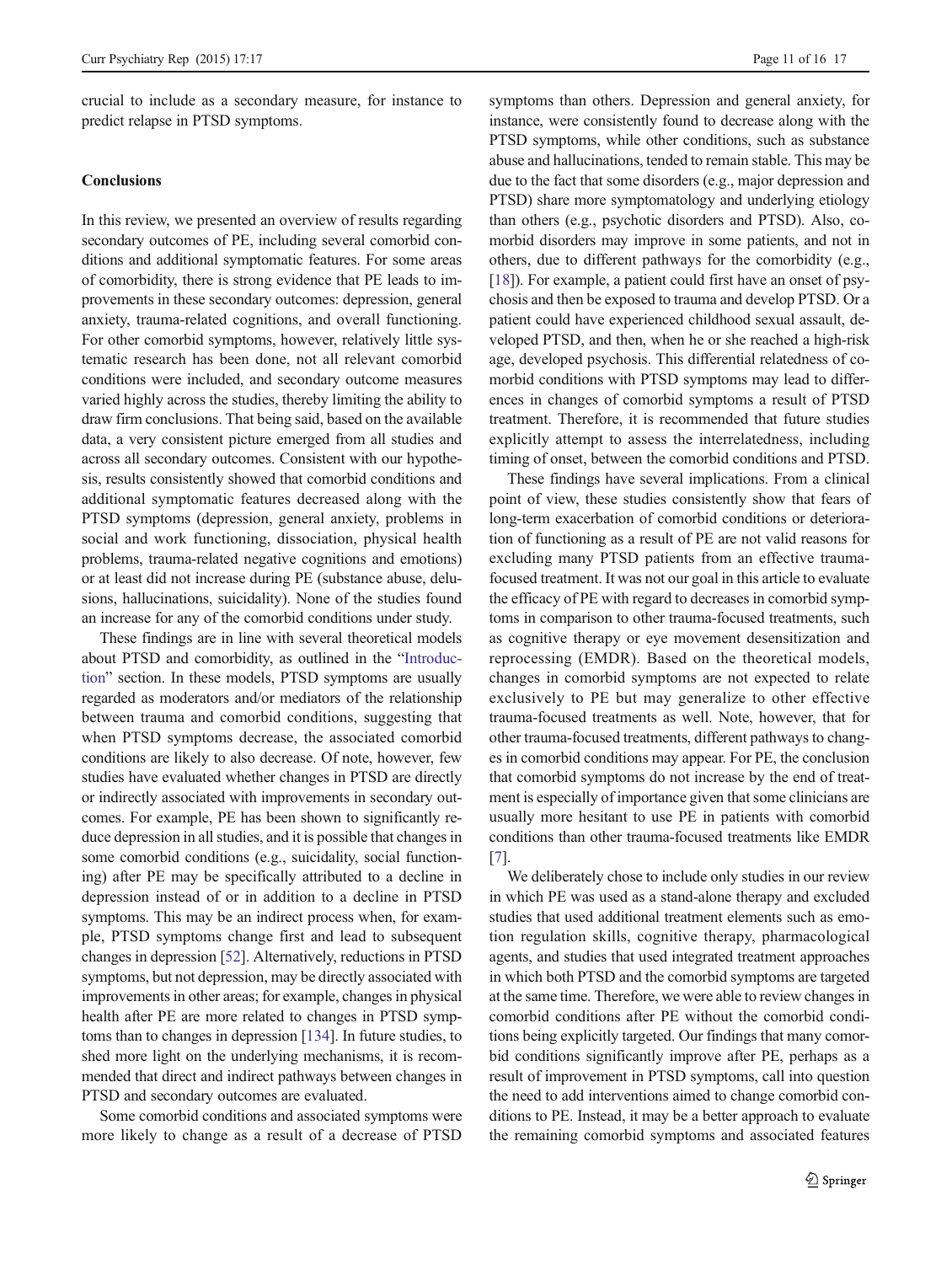after PE and, if needed, provide targeted interventions to achieve full remission for these symptoms.

These findings also question the necessity of phaseoriented treatment approaches in cases of PTSD and comorbid conditions (see [[24\]](#page-13-0)). In these treatments, the first phase is usually directly aimed at coping skills to deal with or decrease comorbid conditions, such as emotion regulation problems (including dissociation) and poor interpersonal skills. In the second phase, PTSD symptoms are directly targeted via trauma-focused treatments such as PE. The rationale for a phase-oriented treatment approach is that these comorbid symptoms, when left untreated, will interfere with traumafocused treatment, or will increase when the trauma is directly processed, and must therefore be addressed before trauma processing. In an RCT, a phase-oriented approach such as STAIR-PE was found to be more effective than support plus PE [\[24](#page-13-0)], but studies that directly compare a phase-oriented approach and PE without any pre-phase are still lacking. In our review, however, we found no evidence for this phaseoriented view. Instead, we found that when PTSD symptoms were directly targeted without a preparatory treatment phase, comorbid symptoms decreased along with the PTSD symptoms or at least remained stable. Moreover, a recent study found evidence for improvements in emotion regulation after PE as a stand-alone therapy [[135](#page-15-0)•].

Our findings are consistent with theoretical models proposing that several comorbid conditions may derive directly or indirectly from the PTSD symptoms [\[10,](#page-12-0) [18](#page-12-0)]. Therefore, directly targeting the PTSD symptoms with a trauma-focused treatment such as PE would be a logical first step in treatment. In contrast, adjunctive treatments targeted at specific secondary conditions are typically longer and may unnecessarily postpone decreases in PTSD symptoms and related comorbidity or even increase the risk of dropout before the patient arrives at the trauma-focused treatment phase. For comorbid conditions that do not seem to change during PE, such as substance abuse, integrated treatments in which the PTSD symptoms and the comorbidity are targeted at the same time are recommended (see [\[26](#page-13-0)]). In addition, for comorbid conditions such as acute suicidality for which PE has not yet been evaluated as a stand-alone treatment, it is recommended to use an integrated treatment that focuses on stabilizing suicidality prior to starting trauma-focused treatment and continues to monitor and target suicidality as needed during PE (e.g., [\[102\]](#page-15-0)). Future research should be aimed at directly comparing phase-oriented treatments to PE-alone or integrated treatments. Also, a reverse phase-oriented treatment may be considered in which PTSD symptoms are targeted in the first phase and remaining comorbid symptoms are addressed in the second phase.

From a cost-effectiveness point of view, the finding that both PTSD and secondary outcomes tend to systematically decrease may mean that those patients need less care

following their PE treatment. This was nicely illustrated by a study of Tuerk et al. [\[136](#page-15-0)] that measured the mental health service use of veterans with PTSD in the year before and the year after PE. They found that for patients who completed PE, the use of health services decreased significantly. Le and colleagues [[137](#page-15-0)] also reported the cost-effectiveness of PE in the year following treatment, accounting for the cost of usage of both mental health and broader health services.

One limitation of our review is that the outcome measures were evaluated at the end of treatment, and clinicians may worry about exacerbations of PTSD symptoms and related comorbidity during treatment, especially in the weeks after the initiation of imaginal exposure. Indeed, there are indications that the process of PTSD symptom reduction during PE is quadratic, as symptoms, such as re-experiencing symptoms, may worsen in the first weeks of treatment before they get better [[138\]](#page-15-0). As a result, because PTSD symptoms may be functionally related to some comorbid conditions, the comorbid symptoms may also temporarily increase after initiation of imaginal exposure. Foa and colleagues [\[139\]](#page-15-0) specifically studied these patterns of exacerbation of symptoms during PE and found that only a minority of patients showed exacerbations of PTSD symptoms (15.4 %) or comorbid symptoms (general anxiety 28.2 %; depression 12.8 %) after the first imaginal exposure session. Importantly, however, these exacerbations were temporary and unrelated to treatment outcome and dropout. This means that when a clinician is faced with increases in symptoms (either PTSD or comorbid symptoms) after initiation of imaginal exposure, it can be expected that if PE is continued, the symptoms will eventually decrease significantly and the patient will profit as much from the treatment as patients without initial exacerbations. This is further reified by a recent large study  $(N=361)$  of pooled data across RCTs [\[140\]](#page-15-0) showing that, at post-treatment, reliable worsening of PTSD symptoms after PE was non-existent and reliable worsening of depression was low (1.5 %), with no differences from other trauma-focused treatments (CPT, EMDR).

Another limitation is that comorbidity measures that were included in the studies were usually measured with selfreported severity or frequency of symptoms. Therefore, its clinical value may be limited because, despite a statistical decrease in symptoms, it remains unknown if patients still fulfill diagnostic criteria for the specific comorbid disorder and/or whether this decrease is clinically significant. It is therefore recommended that future studies evaluate both the clinical and statistical significance of reductions in comorbid conditions.

For some comorbid conditions, such as personality disorders, secondary outcome measures were lacking in the literature. Some of this may be an inherent assumption (which may not be accurate) that personality traits or disorders are fixed and stable and would be unlikely to change with any form of treatment. This lack of measurement was also the case for some comorbid conditions that may be of importance,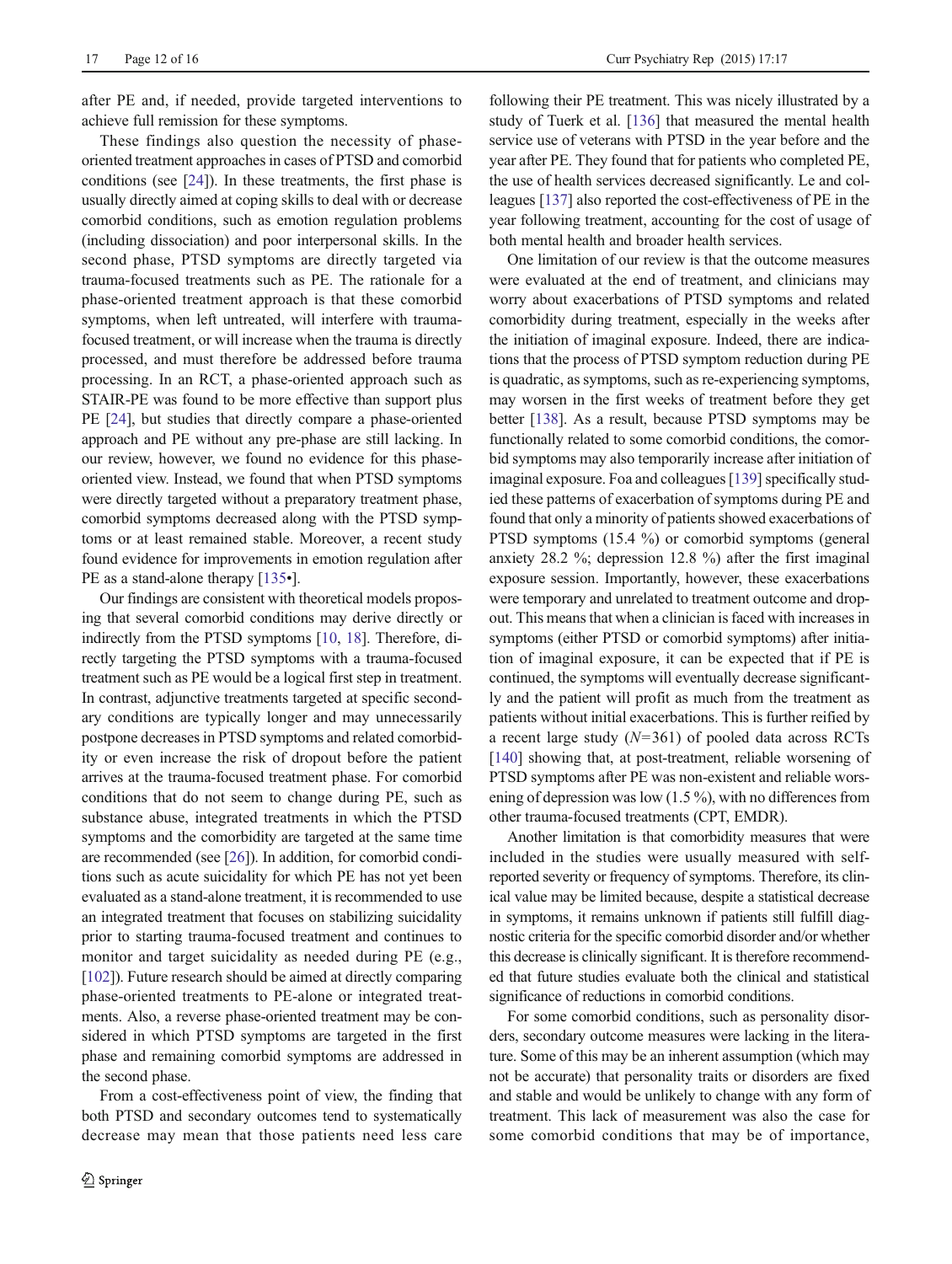<span id="page-12-0"></span>especially for some specific patient populations. For instance, for studies addressing treatment outcomes in patients with "complex" PTSD, it may be of importance to include measures about emotion regulation, self-esteem, and interpersonal relationships, given their interrelationship with PTSD. Consistent with our findings, a recent study indicated that problems with emotion regulation also diminished after PE [[135](#page-15-0)•] in patients with a history of childhood abuse, without any emotion regulation skill training.

In conclusion, the impact of trauma-focused treatments such as PE on comorbid conditions is highly clinically relevant given that a vast majority of PTSD patients present with comorbid problems. Although systematic research is not available for all comorbid disorders, in the available studies, a very consistent pattern was found, namely, comorbid disorders and related symptoms tend to decline along with PTSD symptoms or at least did not increase as a result of PE. This is consistent with theoretical models emphasizing the moderating and mediating role of PTSD symptoms between trauma and psychopathology [10, 18]. Clinically, a fear of exacerbation of comorbid symptoms as a result of PE—given the populations that have currently been studied—seems to not be a valid reason for exclusion of patients from PE.

#### Compliance with Ethics Guidelines

Conflict of Interest Agnes van Minnen declares no conflict of interest. Lori A. Zoellner has received a grant from the National Institute of Mental Health, R01MH066347 (PI: Zoellner).

Melanie S. Harned is a trainer and consultant for Behavioral Tech, LLC that provides training to mental health professionals in evidencebased treatments.

Katherine Mills has received grants from the National Health and Medical Research Council, NSW Health, and the Australian Government Department of Health. Dr. Mills also has received honoraria payments from the Anxiety Practitioners Network.

Human and Animal Rights and Informed Consent This article does not contain any studies with human or animal subjects performed by any of the authors.

Open Access This article is distributed under the terms of the Creative Commons Attribution License which permits any use, distribution, and reproduction in any medium, provided the original author(s) and the source are credited.

#### References

Papers of particular interest, published recently, have been highlighted as:

- Of importance
- •• Of major importance
	- 1. Kessler RC et al. Posttraumatic stress disorder in the National Comorbidity Survey. Arch Gen Psychiatr. 1995;52(12):1048–60.
- 2. Foa EB, Keane TM, Friedman MJ, Cohen J. Effective treatments for PTSD: practice guidelines from the International Society for Traumatic Stress Studies. 2nd ed. New York: Guilford Press; US; 2009.
- 3. NICE. Post-traumatic stress disorder (PTSD): the management of PTSD in adults and children in primary and secondary care. London: National Institute for Clinical Excellence; 2005.
- 4. Powers MB et al. A meta-analytic review of prolonged exposure for posttraumatic stress disorder. Clin Psychol Rev. 2010;30(6): 635–41.
- 5. Foa EB, Huppert JD, Cahill SP. Emotional processing theory: an update. 2006.
- 6. Becker CB, Zayfert C, Anderson E. A survey of psychologists' attitudes towards and utilization of exposure therapy for PTSD. Behav Res Ther. 2004;42(3):277–92.
- 7. Van Minnen A, Hendriks L, Olff M. When do trauma professionals choose exposure therapy for PTSD-patients? A controlled study about the influence of therapist and patient factors. Behav Res Ther. 2010;48:312–20.
- 8.•• van Minnen A et al. Examining potential contraindications for prolonged exposure therapy for PTSD. Eur J Psychotraumatology. 2012;3:18805. doi[:10.3402/ejpt.v3i0.18805.](http://dx.doi.org/doi:10.1001/jamapsychiatry.2014.2637) Review of a related subject: what comorbidities are contraindications for prolonged exposure?.
- 9. Lilienfeld SO, Waldman ID, Israel AC. A critical examination of the use of the term and concept of comorbidity in psychopathology research. Clin Psychol Sci Pract. 1994;1(1):71–83.
- 10. Mueser KT et al. Trauma, PTSD, and the course of severe mental illness: an interactive model. Schizophr Res. 2002;53(1):123–43.
- 11. Weierich MR, Nock MK. Posttraumatic stress symptoms mediate the relation between childhood sexual abuse and nonsuicidal selfinjury. J Consult Clin Psychol. 2008;76(1):39.
- 12.• Lockwood E, Forbes D. Posttraumatic stress disorder and comorbidity; untangling the Gordian knot. Psychol Injury Law. 2014;7: 108–21. Important review about the complexity of comorbidity and PTSD.
- 13. Widom CS. Posttraumatic stress disorder in abused and neglected children grown up. Am J Psychiatr. 1999;156(8):1223–9.
- 14. Widom CS, Czaja SJ, Paris J. A prospective investigation of borderline personality disorder in abused and neglected children followed up into adulthood. J Personal Disord. 2009;23(5):433– 46.
- 15. Zoellner LA et al. Understanding heterogeneity in PTSD: fear, dysphoria, and distress. Depression Anxiety. 2014;31(2):97–106.
- 16. van Dam D, Ehring T, Vedel E, Emmelkamp PMG. Traumafocused treatment for posttraumatic stress disorder combined with CBT for severe substance use disorder: a randomized controlled trial. BMC Psychiatr. 2013;13:172–85.
- 17. Gros DF et al. Symptom overlap in posttraumatic stress disorder and major depression. Psychiatr Res. 2012;196(2):267–70.
- 18. Borsboom D et al. The small world of psychopathology. PLoS One. 2011;6(11):e27407.
- 19. Frewen PA et al. Perceived causal relations between anxiety, posttraumatic stress and depression: extension to moderation, mediation, and network analysis. Eur J Psychotraumatology. 2013. 4.
- 20. Young G, Lareau C, Pierre B. One quintillion ways to have PTSD comorbidity: recommendations for the disordered DSM-5. Psychol Injury Law. 2014;7(1):61–74.
- 21. De Kleine RA et al. A randomized placebo-controlled trial of Dcycloserine to enhance exposure therapy or posttraumatic stress disorder. Biol Psychiatr. 2012;71:962–8.
- 22. Foa EB et al. Concurrent naltrexone and prolonged exposure therapy for patients with comorbid alcohol dependence and PTSD: a randomized clinical trial. JAMA. 2013;310(5):488–95.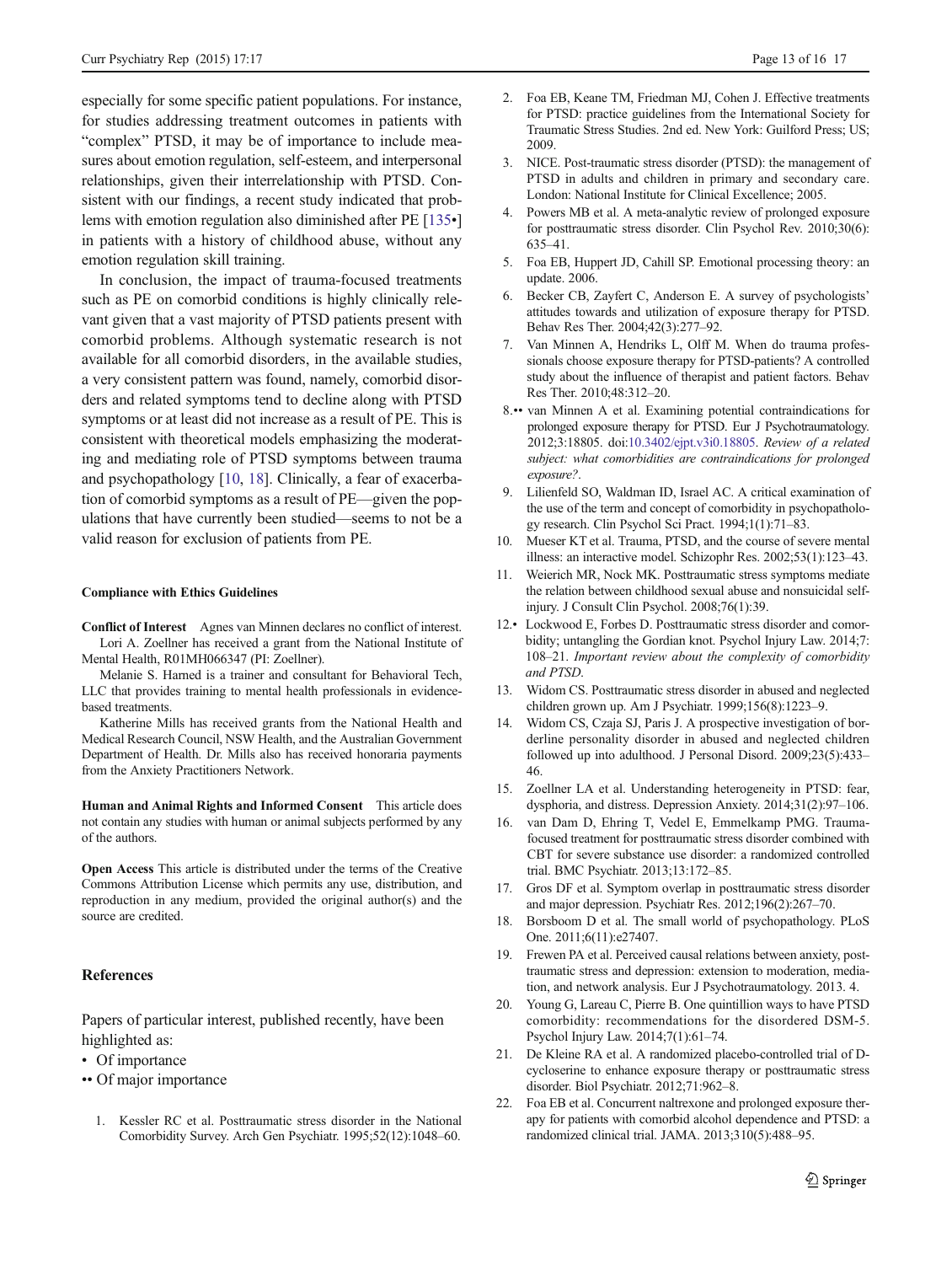- <span id="page-13-0"></span>23. Schneier FR et al. Combined prolonged exposure therapy and paroxetine for PTSD related to the World Trade Center attack: a randomized controlled trial. Am J Psychiatr. 2012;169:80–8.
- 24. Cloitre M et al. Treatment for PTSD related to childhood abuse: a randomized controlled trial. Am J Psychiatr. 2010;167:915–24.
- 25. Harned MS, Rizvi SL, Linehan MM. Impact of co-occurring posttraumatic stress disorder on suicidal women with borderline personality disorder. Am J Psychiatr. 2010;167(10):1210–7.
- 26. Mills KL et al. Integrated exposure-based therapy for co-occurring posttraumatic stress disorder and substance dependence: a randomized controlled trial. JAMA. 2012;308(7):690–9.
- 27. Sannibale C et al. Randomized controlled trial of cognitive behaviour therapy for comorbid post-traumatic stress disorder and alcohol use disorders. Addiction. 2013;108(8):1397–410.
- 28. Kessler RC et al. Prevalence, severity, and comorbidity of 12 month DSM-IV disorders in the National Comorbidity Survey Replication. Arch Gen Psychiatr. 2005;62(6):617–27.
- 29. Rytwinski NK et al. The co-occurrence of major depressive disorder among individuals with posttraumatic stress disorder: a metaanalysis. J Trauma Stress. 2013;26(3):299–309.
- 30. Slade T, Watson D. The structure of common DSM-IV and ICD-10 mental disorders in the Australian general population. Psychol Med. 2006;36(11):1593–600.
- 31. Middeldorp C et al. The co-morbidity of anxiety and depression in the perspective of genetic epidemiology. A review of twin and family studies. Psychol Med. 2005;35(05):611–24.
- 32. Francati V, Vermetten E, Bremner J. Functional neuroimaging studies in posttraumatic stress disorder: review of current methods and findings. Depression Anxiety. 2007;24(3):202–18.
- Groenewold NA et al. Emotional valence modulates brain functional abnormalities in depression: evidence from a meta-analysis of fMRI studies. Neurosci Biobehav Rev. 2013;37(2):152–63.
- 34. Tronson NC et al. Regulatory mechanisms of fear extinction and depression-like behavior. Neuropsychopharmacology. 2007;33(7):1570–83.
- 35. Klengel T et al. The role of DNA methylation in stress-related psychiatric disorders. Neuropharmacology. 2014;80:115–32.
- 36. Resick PA et al. A comparison of cognitive-processing therapy with prolonged exposure and a waiting condition for the treatment of chronic posttraumatic stress disorder in female rape victims. J Consult Clin Psychol. 2002;70(4):867.
- 37. Resick PA et al. Long-term outcomes of cognitive–behavioral treatments for posttraumatic stress disorder among female rape survivors. J Consult Clin Psychol. 2012;80(2):201.
- 38. Asukai N et al. Efficacy of exposure therapy for Japanese patients with posttraumatic stress disorder due to mixed traumatic events: a randomized controlled study. J Trauma Stress. 2010;23(6):744– 50.
- 39. Nacasch N et al. Prolonged exposure therapy for combat- and terror-related posttraumatic stress disorder: a randomized control comparison with treatment as usual. J Clin Psychiatr. 2011;72(9): 1174–80.
- 40. Foa EB et al. A comparison of exposure therapy, stress inoculation training, and their combination for reducing posttraumatic stress disorder in female assault victims. J Consult Clin Psychol. 1999;67:194–200.
- 41. Foa EB, Hembree EA, Cahill SP, Rauch SAM, Riggs DS, Feeny NC, et al. Randomized trial of prolonged exposure for posttraumatic stress disorder with and without cognitive restructuring: outcome at academic and community clinics. J Consult Clin Psychol. 2005;73:953–64.
- 42. Foa EB et al. Treatment of posttraumatic stress disorder in rape victims: a comparison between cognitive-behavioral procedures and counseling. J Consult Clin Psychol. 1991;59(5):715.
- 43.•• Foa EB et al. Prolonged exposure vs supportive counseling for sexual abuse-related PTSD in adolescent girls: a randomized clinical trial. JAMA. 2013;310(24):2650–7. An RCT about primary and secondary effects of prolonged exposure. Included in our review.
- 44. Rothbaum BO, Astin MC, Marsteller F. Prolonged exposure versus eye movement desensitization and reprocessing (EMDR) for PTSD rape victims. J Trauma Stress. 2005;18(6):607–16.
- 45. Schnurr PP et al. Cognitive behavioral therapy for posttraumatic stress disorder in women: a randomized controlled trial. Jama. 2007;297(8):820–30.
- 46.•• Shemesh E et al. A randomized controlled trial of the safety and promise of cognitive-behavioral therapy using imaginal exposure in patients with posttraumatic stress disorder resulting from cardiovascular illness. J Clin Psychiatr. 2011;72(2):168–74. An RCT about primary and secondary effects of prolonged exposure. Included in our review.
- 47.•• Pacella ML et al. The impact of prolonged exposure on PTSD symptoms and associated psychopathology in people living with HIV: a randomized test of concept. AIDS Behav. 2012;16(5): 1327–40. An RCT about primary and secondary effects of prolonged exposure. Included in our review.
- 48. Gilboa-Schechtman E et al. Prolonged exposure versus dynamic therapy for adolescent PTSD: a pilot randomized controlled trial. J Am Acad Child Adoles Psychiatr. 2010;49(10):1034–42.
- 49. Marks I et al. Treatment of posttraumatic stress disorder by exposure and/or cognitive restructuring: a controlled study. Arch Gen Psychiatr. 1998;55(4):317–25.
- 50. Power K et al. A controlled comparison of eye movement desensitization and reprocessing versus exposure plus cognitive restructuring versus waiting list in the treatment of post-traumatic stress disorder. Clin Psychol Psychother. 2002;9(5):299–318.
- 51. Taylor S et al. Comparative efficacy, speed, and adverse effects of three PTSD treatments: exposure therapy, EMDR, and relaxation training. J Consult Clin Psychol. 2003;71(2):330.
- 52. Aderka IM et al. The relationship between posttraumatic and depressive symptoms during prolonged exposure with and without cognitive restructuring for the treatment of posttraumatic stress disorder. J Consult Clin Psychol. 2013;81(3):375.
- 53.• Zalta AK et al. Change in negative cognitions associated with PTSD predicts symptom reduction in prolonged exposure. J Consult Clin Psychol. 2014;82(1):171. Interesting study about potential mechanisms underlying changes in secondary outcome measure as a result of Prolonged Exposure.
- 54. Aderka IM et al. Direction of influence between posttraumatic and depressive symptoms during prolonged exposure therapy among children and adolescents. J Consult Clin Psychol. 2011;79(3):421.
- 55. Eftekhari A et al. Effectiveness of national implementation of prolonged exposure therapy in Veterans Affairs care. JAMA Psychiatr. 2013;70(9):949–55.
- 56. Tuerk PW et al. Prolonged exposure therapy for combat-related posttraumatic stress disorder: an examination of treatment effectiveness for veterans of the wars in Afghanistan and Iraq. J Anxiety Disord. 2011;25(3):397–403.
- 57. Zayfert C et al. Comorbid anxiety disorders in civilians seeking treatment for posttraumatic stress disorder. J Trauma Stress. 2002;15(1):31–8.
- 58. Kessler RC. Posttraumatic stress disorder: the burden to the individual and to society. J Clin Psychiatr. 2000;61:4–14.
- Naragon-Gainey K. Meta-analysis of the relations of anxiety sensitivity to the depressive and anxiety disorders. Psychol Bull. 2010;136(1):128.
- 60. McDonagh A et al. Randomized trial of cognitive-behavioral therapy for chronic posttraumatic stress disorder in adult female survivors of childhood sexual abuse. J Consult Clin Psychol. 2005;73(3):515.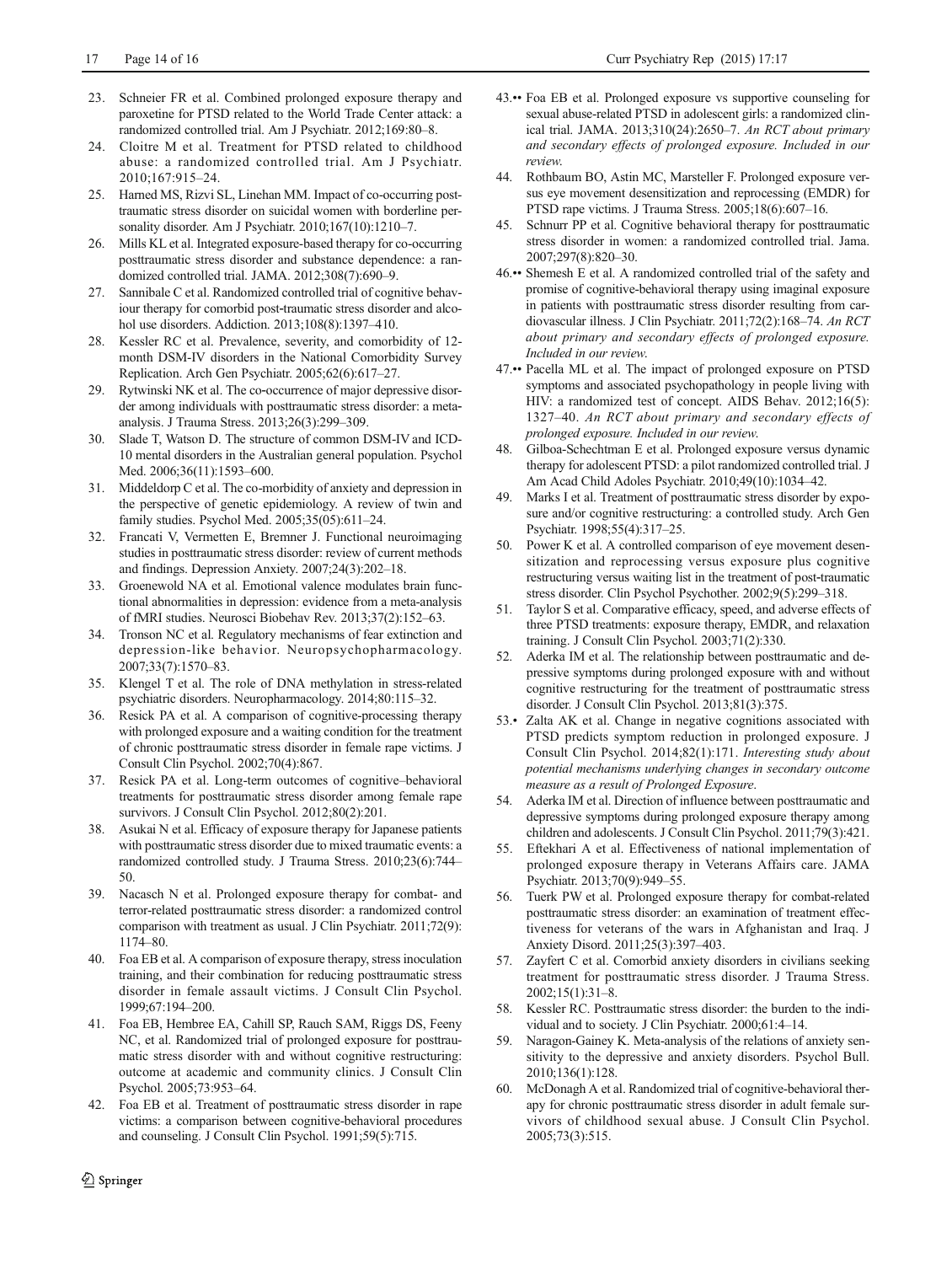- <span id="page-14-0"></span>61. Teng EJ et al. Efficacy of posttraumatic stress disorder treatment for comorbid panic disorder: a critical review and future directions for treatment research. Clin Psychol Sci Pract. 2013;20(3): 268–84.
- 62. Teng EJ et al. Treating comorbid panic disorder in veterans with posttraumatic stress disorder. J Consult Clin Psychol. 2008;76(4): 704.
- 63. Haller M, Chassin L. The influence of PTSD symptoms on alcohol and drug problems: internalizing and externalizing pathways. Psychol Trauma: Theory Res Pract Policy. 2013;5(5):484.
- 64. Stewart SH, Conrod PJ. Psychosocial models of functional associations between posttraumatic stress disorder and substance use disorder. In Quimette P, Brown PJ, editors. Trauma and substance abuse: causes, consequences, and treatment of comorbid disorders. Washington: American Psychological Association; 2003. p. 29–55.
- 65. Chapman C et al. Remission from post-traumatic stress disorder in the general population. Psychol Med. 2012;42:1695–703.
- 66. Ullman SE et al. Trauma histories, substance use coping, PTSD, and problem substance use among sexual assault victims. Addict Behav. 2013;38(6):2219–23.
- 67. Asberg K, Renk K. Substance use coping as a mediator of the relationship between trauma symptoms and substance use consequences among incarcerated females with childhood sexual abuse histories. Subst Use Misuse. 2012;47(7):799–808.
- 68. Bonn-Miller MO et al. Posttraumatic stress symptom severity predicts marijuana use coping motives among traumatic eventexposed marijuana users. J Trauma Stress. 2007;20(4):577–86.
- 69. Back SE et al. Symptom improvement in co-occurring PTSD and alcohol dependence. J Nerv Ment Dis. 2006;194(9):690–6.
- 70. Hien DA et al. Do treatment improvements in PTSD severity affect substance use outcomes? A secondary analysis from a randomized clinical trial in NIDA's clinical trials network. Am J Psychiatr. 2009.
- 71. Foa EB, Rothbaum BO. Treating the trauma of rape: cognitivebehavioral therapy for PTSD. Treatment manuals for practitioners. New York: The Guilford Press; 1998. p. 286.
- 72. Friborg O et al. Comorbidity of personality disorders in anxiety disorders: a meta-analysis of 30 years of research. J Affect Disord. 2013;145(2):143–55.
- 73. Bollinger AR et al. Prevalence of personality disorders among combat veterans with posttraumatic stress disorder. J Trauma Stress. 2000;13(2):255–70.
- 74. Dunn NJ et al. Personality disorders in veterans with posttraumatic stress disorder and depression. J Trauma Stress. 2004;17(1):75– 82.
- 75. Hembree EA, Cahill SP, Foa EB. Impact of personality disorders on treatment outcome for female assault survivors with chronic posttraumatic stress disorder. J Personal Disord. 2004;18(1):117– 27.
- 76. Battle CL et al. Childhood maltreatment associated with adult personality disorders: findings from the Collaborative Longitudinal Personality Disorders Study. J Personal Disord. 2004;18(2):193– 211.
- 77. Bierer LM et al. Abuse and neglect in childhood: relationship to personality disorder diagnoses. CNS Spectrums. 2003.
- 78. Clarke SB, Rizvi SL, Resick PA. Borderline personality characteristics and treatment outcome in cognitive-behavioral treatments for PTSD in female rape victims. Behav Ther. 2008;39(1):72–8.
- 79. Feeny NC, Zoellner LA, Foa EB. Treatment outcome for chronic PTSD among female assault victims with borderline personality characteristics: a preliminary examination. J Personal Disord. 2002;16(1):30–40.
- 80. Achim AM et al. How prevalent are anxiety disorders in schizophrenia? A meta-analysis and critical review on a significant association. Schizophr Bull. 2011;37(4):811–21.
- 81. Braakman M, Kortmann F, Van den Brink W. Validity of 'post‐ traumatic stress disorder with secondary psychotic features': a review of the evidence. Acta Psychiatr Scand. 2009;119(1):15–24.
- 82. Gaudiano BA, Zimmerman M. Prevalence of attenuated psychotic symptoms and their relationship with DSM-IV diagnoses in a general psychiatric outpatient clinic. J Clin Psychiatr. 2013;74(2): 149.
- 83. Grubaugh AL et al. Trauma exposure and posttraumatic stress disorder in adults with severe mental illness: a critical review. Clin Psychol Rev. 2011;31(6):883–99.
- 84. Morrison AP, Frame L, Larkin W. Relationships between trauma and psychosis: a review and integration. Br J Clin Psychol. 2003;42(4):331–53.
- 85. Read J et al. Childhood trauma, psychosis and schizophrenia: a literature review with theoretical and clinical implications. Acta Psychiatr Scand. 2005;112(5):330–50.
- 86. Varese F et al. Childhood adversities increase the risk of psychosis: a meta-analysis of patient-control, prospective- and crosssectional cohort studies. Schizophr Bull. 2012;38(4):661–71.
- 87. Read J et al. The traumagenic neurodevelopmental model of psychosis revisited. Neuropsychiatry. 2014;4(1):65–79.
- 88. Ronconi JM, Shiner B, Watts BV. Inclusion and exclusion criteria in randomized controlled trials of psychotherapy for PTSD. J Psychiatr Pract. 2014;20(1):25–37.
- 89.•• de Bont PA, van Minnen A, de Jongh A. Treating PTSD in patients with psychosis: a within-group controlled feasibility study examining the efficacy and safety of evidence-based PE and EMDR protocols. Behav Ther. 2013;44(4):717–30. Controlled study of Prolonged Exposure effects in patients with psychosis. Included in our review.
- 90.•• Van den Berg DPG et al. Prolonged exposure versus eye movement desensitization and reprocessing versus waiting list for posttraumatic stress disorder in patients with a psychotic disorder. 2015. JAMA Psychiatry. doi[:doi:10.1001/jamapsychiatry.2014.](http://dx.doi.org/doi:10.1001/jamapsychiatry.2014.2637) [2637.](http://dx.doi.org/doi:10.1001/jamapsychiatry.2014.2637) A large RCT about primary and secondary effects of prolonged exposure in a psychotic patient population. Included in our review.
- 91. Panagioti M, Gooding PA, Tarrier N. Hopelessness, defeat, and entrapment in posttraumatic stress disorder: their association with suicidal behavior and severity of depression. J Nerv Ment Dis. 2012;200(8):676–83.
- 92. Selaman ZM et al. Which symptoms of post-traumatic stress disorder are associated with suicide attempts? J Anxiety Disord. 2014;28(2):246–51.
- 93. Panagioti M et al. A model of suicidal behavior in posttraumatic stress disorder (PTSD): the mediating role of defeat and entrapment. Psychiatry Res. 2013;209(1):55–9.
- 94. Panagioti M et al. Negative self-appraisals and suicidal behavior among trauma victims experiencing PTSD symptoms: the mediating role of defeat and entrapment. Depression Anxiety. 2012;29(3):187.
- 95. Bryan CJ et al. Guilt, shame, and suicidal ideation in a military outpatient clinical sample. Depression Anxiety. 2013;30(1):55– 60.
- 96. Panagioti M et al. Pathways to suicidal behavior in posttraumatic stress disorder. J Trauma Stress. 2011;24(2):137–45.
- 97. Panagioti M, Gooding PA, Tarrier N. A meta-analysis of the association between posttraumatic stress disorder and suicidality: the role of comorbid depression. Compr Psychiatry. 2012;53(7):915– 30.
- 98. Betts KS et al. The role of sleep disturbance in the relationship between post-traumatic stress disorder and suicidal ideation. J Anxiety Disord. 2013;27(7):735–41.
- 99. Rojas SM et al. Understanding PTSD comorbidity and suicidal behavior: associations among histories of alcohol dependence,